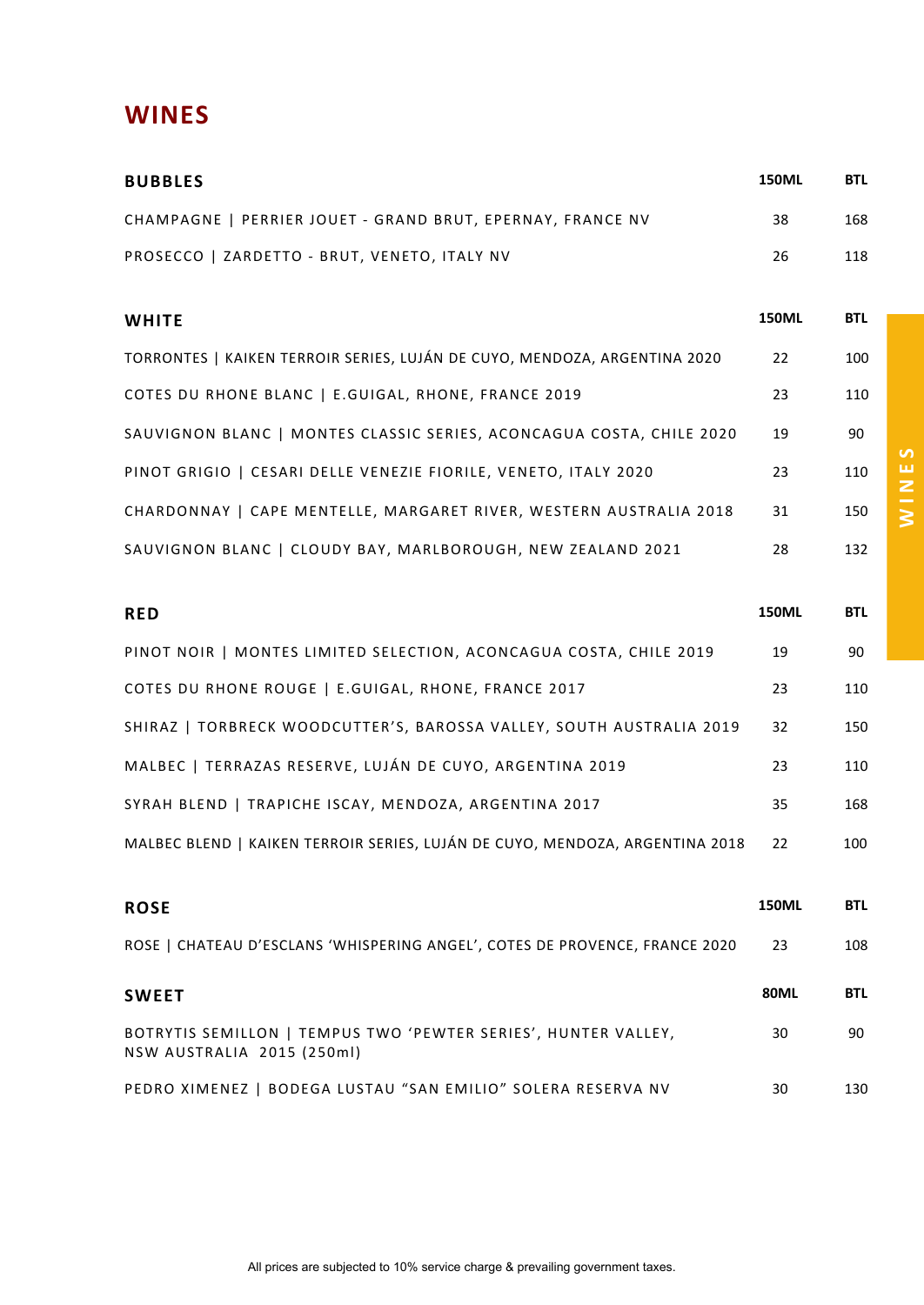## **CHAMPAGNE BTL**

| BRUT   DOM PERIGNON 2010                                               | 650  |
|------------------------------------------------------------------------|------|
| BRUT   MOET CHANDON IMPERIAL                                           | 180  |
| BRUT   VEUVE CLICQUOT YELLOW LABEL                                     | 220  |
| BRUT   DOM PERIGNON LUMINOUS 2008 /2009                                | 650  |
| <b>BRUT   ACE OF SPADES</b>                                            | 1180 |
| BRUT   LOUIS ROEDERER CRISTAL 2008                                     | 989  |
| BRUT   PERRIER JOUET BELLE EPOQUE 2012                                 | 580  |
| ROSE   BILLECART - SALMON BRUT ROSE NV                                 | 320  |
| ROSE   BILLECART - SALMON BRUT ROSE NV (1500ml)                        | 550  |
| ROSE   DOM PERIGNON ROSE LUMINOUS 2006                                 | 989  |
| ROSE   MOET CHANDON ROSE                                               | 250  |
| ROSE   PERRIRE JOUET BELLE EPOQUE ROSE 2010                            | 620  |
| ROSE   VEUVE CLICQUOT ROSE                                             | 280  |
|                                                                        |      |
| CUVEE   BILLECART - SALMON NICOLAS - FRANCOIS BILLECART MILLESIME 2002 | 650  |
| CUVEE   KRUG GRANDE NV                                                 | 720  |
| PRESTIGE CUVEE   DOM PERIGNON P2 2002                                  | 1280 |
|                                                                        |      |
| BLANC DE BLANC   RUINART BLANC DE BLANCS                               | 420  |
| BLANC DE BLANC   BILLECART - SALMON BLANC DE BLANCS CUVEE LOUIS 2007   | 630  |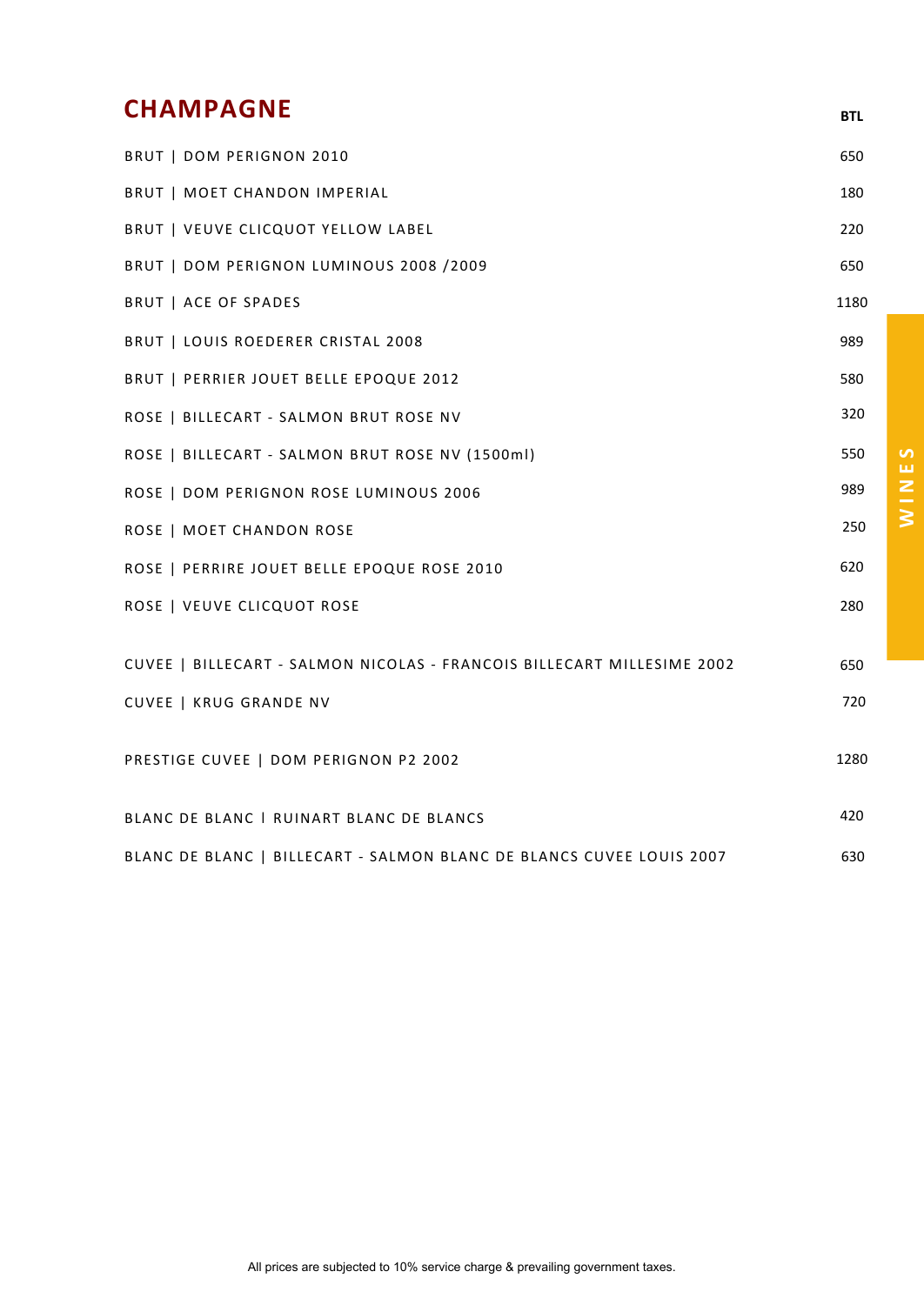## **WHITE**

| <b>FRANCE</b>                                                                  | <b>BTL</b> |
|--------------------------------------------------------------------------------|------------|
| ALSACE   DOMAINES SCHLUMBERGER LES PRINCES ABBES GEWURZTRAMINER 2018           | 128        |
| BURGUNDY   LOUIS JADOT BLANCHOT CHABLIS GRAND CRU 2016                         | 335        |
| RHONE   M. CHAPOUTIER ERMITAGE LE MEAL BLANC 2016                              | 920        |
| LOIRE VALLEY   DOMAINE ALPHONSE MELLOT SANCERRE BLANC 'LA MOUSSIERE' 2020      | 155        |
| LOIRE VALLEY   DOMAINE ALAIN CAILBOURDIN POUILLY-FUME CUVEE DE BOISFLEURY 2019 | 150        |
| <b>ITALY</b>                                                                   |            |
| FRIULI VENEZIA GIULIA   VIE DI ROMANS DESSIMIS PINOT GRIGIO 2018               | 168        |
| VENETO   PIEROPAN CALVARINO SOAVE CLASSICO 2017                                | 138        |
| PIEDMONT   MARCHESI DI BAROLO GAVI DI GAVI 2019                                | 145        |
| PIEDMONT   LA SPINETTA MOSCATO D'ASTI BIANCOSPINO DOCG 2020                    | 130        |
| TOSCANA   FRESCOBALDI CASTELLO DI POMINO BENEFIZIO BIANCO RISERVA 2018         | 185        |
| LAZIO   OMINA ROMANA ARS MAGNA CHARDONNAY 2015                                 | 198        |
| SICILIA   TASCA D'ALMERITA CHARDONNAY 2018                                     | 188        |
| <b>GERMANY</b>                                                                 |            |
| MOSEL   DONNHOFF KREUZNACHER KROTENPHUFL RIESLING KABINETT 2020                | 138        |
| <b>SPAIN</b>                                                                   |            |
| RIAS BAIXAS   LAGAR DE CERVERA ALBARINO 2019                                   | 138        |
| <b>URUGUAY</b>                                                                 |            |
| MONTEVIDEO   BOUZA ALBARINO 2020                                               | 128        |
| <b>AUSTRALIA</b>                                                               |            |
| MARGARET RIVER   MILES FROM NOWHERE BEST BLOCKS CHARDONNAY 2020                | 118        |
| EDEN VALLEY   HENSCHKE LOUIS SEMILLON 2017                                     | 190        |
| ADELADIE HILLS   SHAW + SMITH SAUVUGNON BLANC 2021                             | 160        |

**WINES**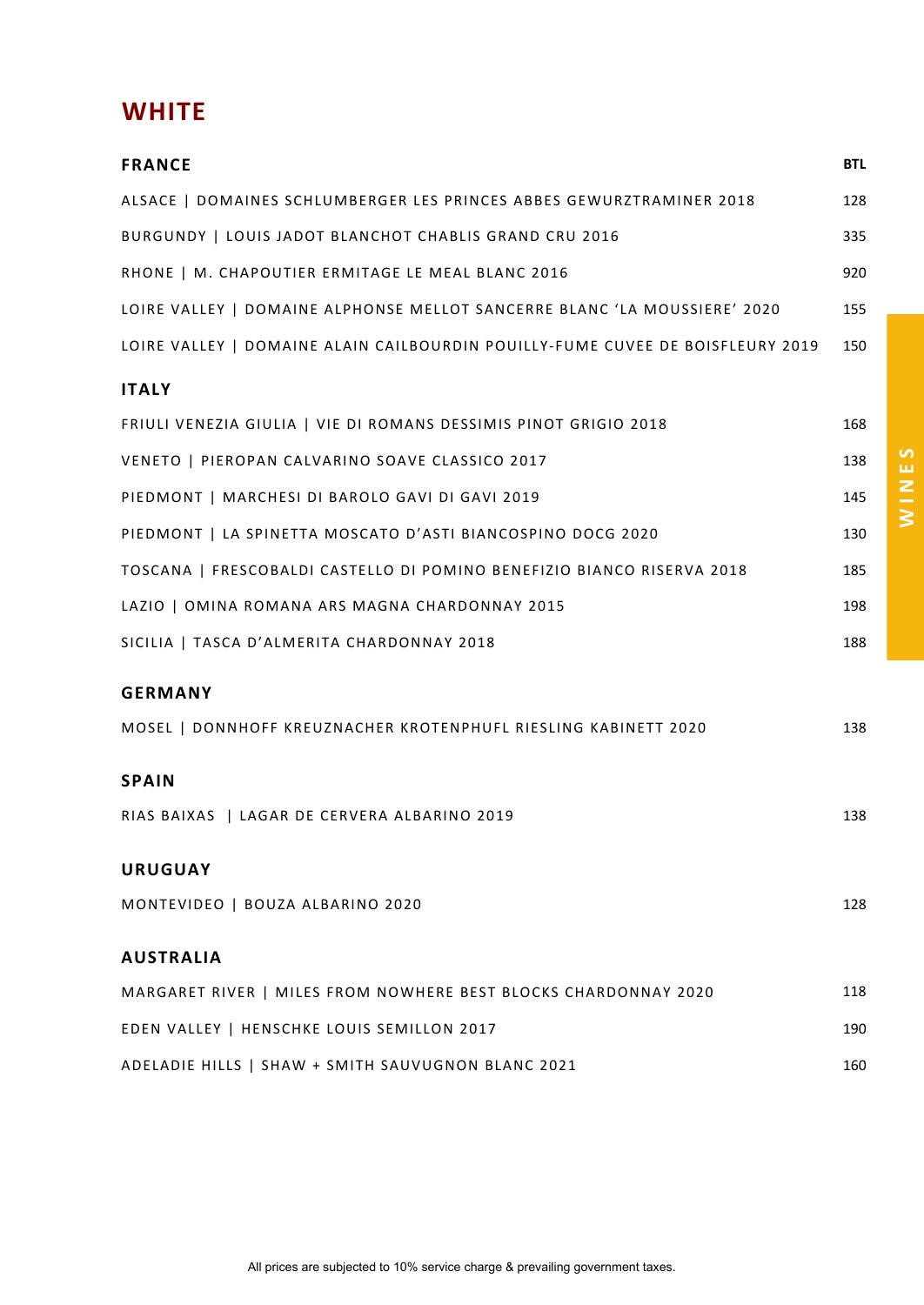## **WHITE**

| <b>NEW ZEALAND</b>                                             | <b>BTL</b> |
|----------------------------------------------------------------|------------|
| MARLBOROUGH   CLOUDY BAY SAUVIGNON BLANC 'TE KOKO' 2016        | 185        |
| CENTRAL OTAGO   MT DIFFICULTY ROARING MEG SAUVIGNON BLANC 2021 | 140        |
|                                                                |            |

#### **SYRIA**

| LATAKIA   DOMAINE DE BARGYLUS CHARDONNAY SAUVIGNON BLANC 2013 | 158 |
|---------------------------------------------------------------|-----|
|                                                               |     |

#### **ARGENTINA**

| MENDOZA   LUIGI BOSCA GALA 3 VIOGNIER BLEND LUJÁN DE CUYO 2018 |  | 158 |
|----------------------------------------------------------------|--|-----|
| MENDOZA   RUTINI ENCUENTRO CHARDONNAY TUPUNGATO 2016           |  | 145 |

## **ROSE** BILL BUT A RESERVE AND RESERVE ASSESSED ASSESSED ASSESSED ASSESSED ASSESSED ASSESSED ASSESSED AND RELATIONS AND RELATIONS OF A RELATIONS OF A RELATION OF A RELATION OF A RELATION OF A RELATION OF A RELATION OF A REL

| FRANCE   CHATEAU ROUBINE LA VIE EN ROSE PROVENCE FRANCE 2019 (1500ML)   | 208 |
|-------------------------------------------------------------------------|-----|
| SPAIN   BODEGAS MUGA ROSADO DOCA 2019                                   | 138 |
| AUSTRALIA   DE BORTOLI LA BOHEME ACT 2 DRY PINOT NOIR YARRA VALLEY 2019 | 138 |
| ITALY   FRESCOBALDI TENUTA AMMIRAGLIA 'ALIE' TOSCANA 2019               | 128 |

# **SWEET** BTL

| FRANCE   CHATEAU RIEUSSEC SAUTERNES BORDEAUX 2016 (375ML)         | 158 |
|-------------------------------------------------------------------|-----|
| HUNGARY   DISZNOKO LATE HARVEST FURMINT TOKAJI 2017 (500ML)       | 168 |
| ITALY   LA PODERINA MOSCADELLO DI MONTALCINO TOSCANA 2015 (375ML) | 178 |
| CANADA   INNISKILLIN GOLD VIDAL OAK AGED ICEWINE VQA (375ML)      | 288 |

# **NON - ALCOHOLIC BTL**

|  |  | FRANCE   PIERRE CHAVIN PIERRE ZERO CHARDONNAY SPARKLING |  |  |  |  | 69 |
|--|--|---------------------------------------------------------|--|--|--|--|----|
|--|--|---------------------------------------------------------|--|--|--|--|----|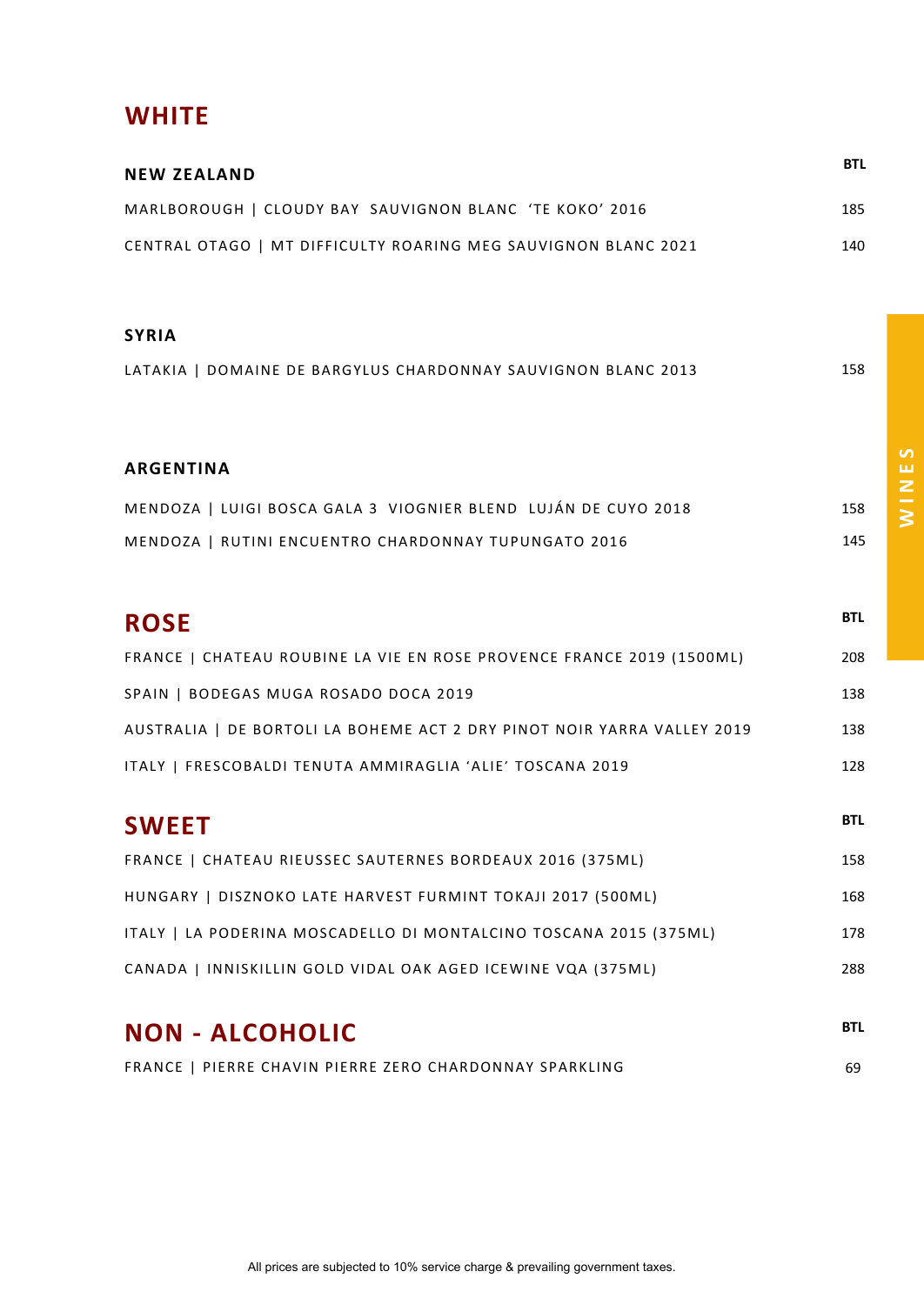# **RED**

| <b>ITALY</b>                                                                       | <b>BTL</b> |
|------------------------------------------------------------------------------------|------------|
| VENETO   ZENATO VALPOLICELLA CLASSICO SUPERIORE 2018                               | 138        |
| VENETO   ALLEGRINI LA GROLA 2017                                                   | 208        |
| VENETO   CESARI II BOSCO AMARONE DELLA VALPOLICELLA CLASSICO 2015 / 2016           | 288        |
| VENETO   ZYME AMARONE DELLA VALPOLICELLA CLASSICO 2013                             | 480        |
| PIEDMONT   CONTERNO FANTINO GINESTRINO LANGHE NEBBIOLO 2017                        | 158        |
| PIEDMONT   RENATO RATTI BAROLO MARCENASCO 2017                                     | 275        |
| PIEDMONT   RENATO RATTI BAROLO MARCENASCO 2015 (1500ml)                            | 450        |
| PIEDMONT   LA SPINETTA BORDINI BARBARESCO 2018                                     | 208        |
| PIEDMONT   PIO CESARE BAROLO ORNATO 2016                                           | 420        |
| TOSCANA   FRESCOBALDI CASTELGIOCONDO CAMPO AI SASSI ROSSO DI MONTALCINO 2018       | 148        |
| TOSCANA   MASTROJANNI BRUNELLO DI MONTALCINO 2016                                  | 245        |
| TOSCANA   TENUTA DELL' ORNELLAIA BOLGHERI SUPERIORE 2015                           | 828        |
| TOSCANA   MARCHESI INCISA DELLA ROCCHETTA TENUTA SAN GUIDO SASSICAIA BOLGHERI 2016 | 1180       |
| TOSCANA   II MARRONETO SELEZIONE MADONNA DELLE GRAZIE BRUNELLO DI MONTALCINO 2010  | 1888       |
| LAZIO   OMINA ROMANA ARS MAGNA CABERNET FRANC 2015                                 | 298        |
| LAZIO   OMINA ROMANA CERES ANESIDORA 2014                                          | 348        |
| ABRUZZO   EMIDIO PEPE MONTEPULCIANO D'ABRUZZO 2010                                 | 680        |
| SICILIA   BENANTI ROVITELLO RISERVA 2015                                           | 388        |
| SICILIA   TASCA D'ALMERITA ROSSO DEL CONTE 2015                                    | 268        |
|                                                                                    |            |
| <b>SPAIN</b>                                                                       | <b>BTL</b> |
| RIOJA   SONSIERRA LA RIOJA ALTA GRAN RESERVA 2013                                  | 155        |
| RIOJA   LA RIOJA ALTA GRAN RESERVA 2011                                            | 315        |
| RIOJA   BODEGAS MUGA RIOJA RESERVA DOCA 2017                                       | 188        |
| RIBERA DEL DUERO   BODEGAS ARZUAGA NAVARRO 'ARZUAGA' CRIANZA 2018                  | 158        |
| RIBERA DEL DUERO   TEMPOS VEGA SICILLIA ALION 2016                                 | 320        |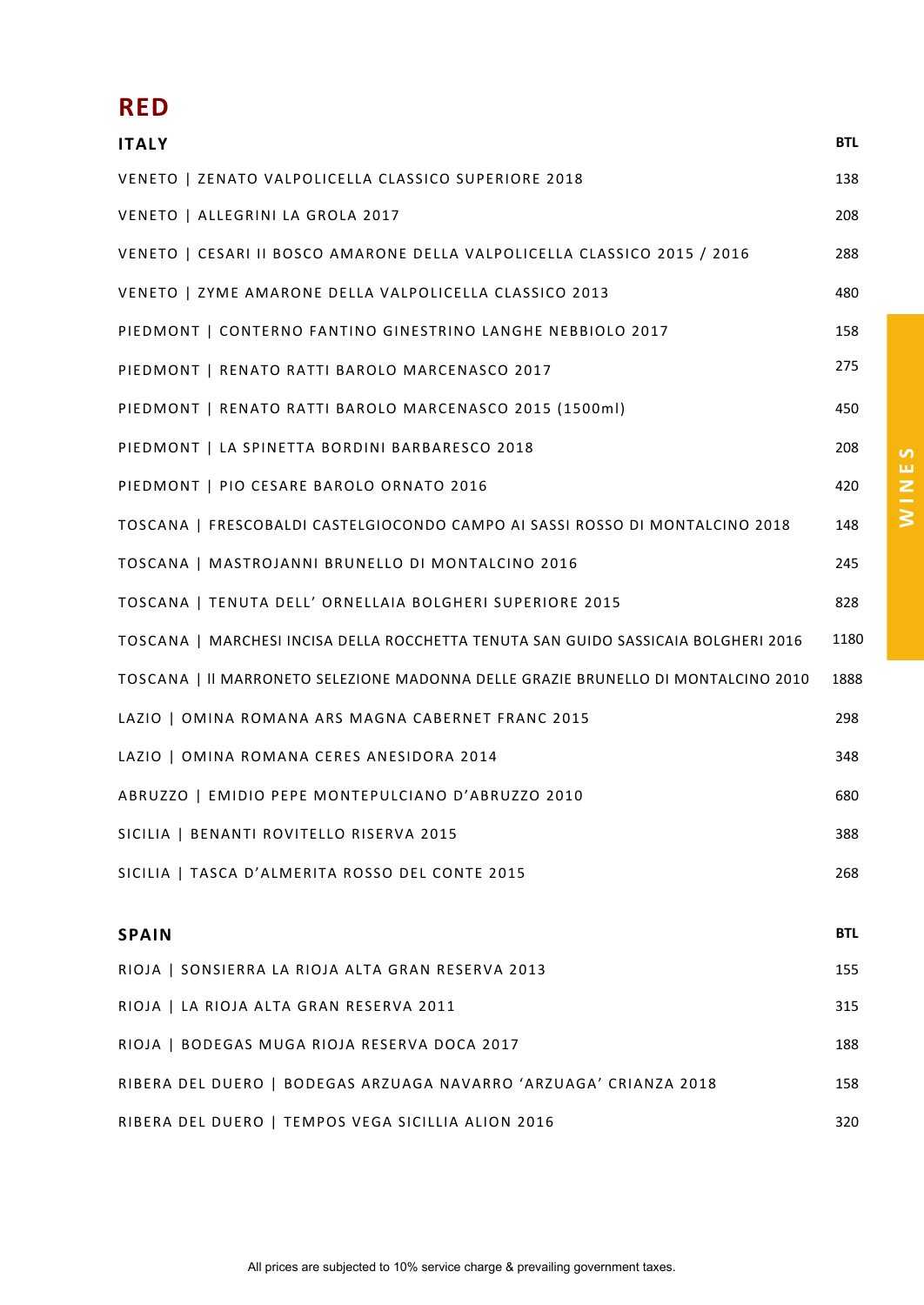## **RED**

| <b>FRANCE</b>                                                                                     | <b>BTL</b> |
|---------------------------------------------------------------------------------------------------|------------|
| BORDEAUX   CHATEAU TALBOT GRANDCRU CLASSE' SAINT JULIEN 2015                                      | 428        |
| BORDEAUX   CHATEAU LYNCH BAGES GRAND CRU CLASSE' PAUILLAC 1995                                    | 855        |
| BORDEAUX   CHATEAU BEAUSEJOUR DUFFAU-LAGARROSSE PREMIER<br>GRAND CRU CLASSE' SAINT EMILION 2010   | 1288       |
| BORDEAUX   CHATEAU LASCOMBES MARGAUX 2014                                                         | 438        |
| BORDEAUX   CHATEAU MONTROSE LA DAME DE MONTROSE ST ESTEPHE 2014                                   | 268        |
| BURGUNDY   LOUIS JADOT NUITS-SAINT-GEORGES 1ER CRU LES<br><b>BOUDOTS ROUGE COTE DE NUITS 2013</b> | 520        |
| BURGUNDY   MAISON DE GRAND ESPRIT MYSTERIALE SANTENAY<br>PREMIER CRU COTE DE BEAUNE 2017          | 320        |
| RHONE   BONPAS CHATEAUNEUF DI PAPE 2018                                                           | 220        |
| RHONE   E.GUIGAL CROZES HERMITAGE 2018                                                            | 230        |
| RHONE   M.CHAPOUTIER ERMITAGE 'LE PAVILLON' ROUGE 2015                                            | 1428       |
| PAUILLAC   CHATEAU GRAND-PUY-LACOSTE 2014                                                         | 388        |
| PAUILLAC   CHATEAU PONTET-CANET 5TH GRAND CRU CLASSE 2013                                         | 468        |
| <b>ARGENTINA</b>                                                                                  | <b>BTL</b> |
| MENDOZA   MASCOTA VINEYARDS, GRAN MASCOTA UCO VALLEY MALBEC 2017                                  | 148        |
| MENDOZA   CATENA ZAPATA "CATENA" CABERNET SAUVIGNON 2019                                          | 152        |
| MENDOZA   TRAPICHE TERROIR SERIES FINCA AMBROSIA MALBEC 2017                                      | 175        |
| MENDOZA   RUTINI SINGLE VINEYARD CABERNET FRANC TUPUNGATO 2016                                    | 268        |
| MENDOZA   BODEGAS CARO "CATENA-ROTSCHILD" 'CARO' MALBEC-CABERNET SAUVIGNON 2018                   | 248        |
| MENDOZA   CATENA ZAPATA "ALTA" MALBEC 2017                                                        | 248        |
| MENDOZA   RUTINI ANTOLOGIA XLVI 'ALTAMIRA' TUPUNGATO 2016                                         | 268        |
| SALTA   EL ESTESCO OLD VINES '1958' CRIOLLA CHALCHAQUI VALLEY 2018                                | 155        |
| SALTA   EL ESTESCO ALTIMUS MALBEC-CABERNET SAUVIGNON-SYRAH-BONARDA CHALCHAQUI 2016                | 198        |
| PATAGONIA   BODEGA CHACRA 'BARDA' PINOT NOIR RIO NEGRO 2020                                       | 198        |
| PATAGONIA   BODEGA CHACRA 'TREINTA Y DOS 32' PINOT NOIR RIO NEGRO 2019                            | 432        |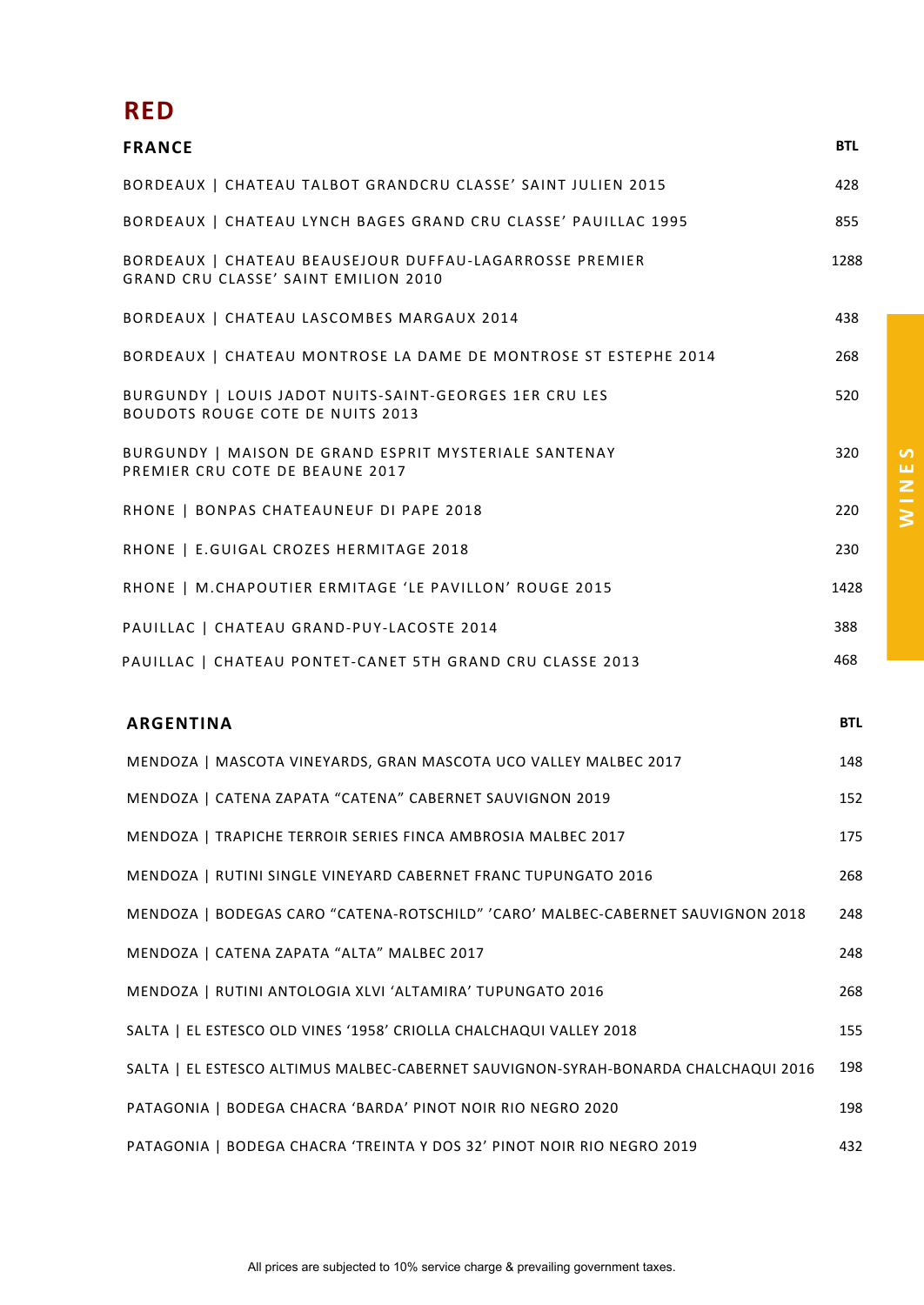| <b>URUGUAY</b>                                                          | <b>BTL</b> |
|-------------------------------------------------------------------------|------------|
| PAN DE AZUCAR-MALDONADO   BOUZA, PINOT NOIR 2019                        | 188        |
| PAN DE AZUCAR-MALDONADO   BOUZA TANNAT, PARCELA UNICA 2018              | 208        |
| <b>USA</b>                                                              | <b>BTL</b> |
| NAPA VALLEY   CAKEBREAD CELLARS CABERNET SAUVIGNON 2018                 | 388        |
| NAPA VALLEY   CRISTOM MOUNT JEFFERSON CUVEE PINOT NOIR 2017             | 260        |
| NAPA VALLEY   JOSEPH PHELPS CABERNET SAUVIGNON 2017                     | 420        |
| SONOMA COAST   PATZ & HALL PINOT NOIR 2017                              | 288        |
| <b>AUSTRALIA</b>                                                        | <b>BTL</b> |
| MCLAREN VALE   MITOLO JESTER, SHIRAZ 2018                               | 138        |
| MCLAREN VALE   PIRRAMIMMA, PETIT VERDOT 2017                            | 148        |
| MARGARET RIVER   VASSE FELIX PREMIER, CABERNET SAUVIGNON 2017           | 218        |
| MARGARET RIVER   YALUMBA 'THE SIGNATURE' CABERNET SAUVIGNON-SHIRAZ 2016 | 298        |
| EDEN VALLEY   YALUMBA 'FDR1A', CABERNET SAUVIGNON & SHIRAZ 2013         | 318        |
| <b>NEW ZEALAND</b>                                                      | <b>BTL</b> |
| MARLBOROUGH   GREYWACKE PINOT NOIR 2019                                 | 168        |
| CENTRAL OTAGO   MT DIFFICULTY BANNOCKBURN PINOT NOIR 2018               | 269        |
| HAWKES BAY   TE MATA BULLNOSE SYRAH 2018                                | 349        |
| <b>SOUTH AFRICA</b>                                                     | <b>BTL</b> |
| STELLENBOSCH   REYNEKE RESERVE SYRAH 2016                               | 298        |
| STELLENBOSCH   KANONKOP CABERNET SAUVIGNON 2016                         | 328        |
| <b>SYRIA</b>                                                            | <b>BTL</b> |
| LATAKIA   DOMAINE DE BARGYLUS SYRAH-MERLOT-CABERNET SAUVIGNON 2013      | 228        |
| <b>PORT</b>                                                             |            |
|                                                                         |            |

| <b>PORTUGAL</b>                    | 60ML | <b>BTL</b> |
|------------------------------------|------|------------|
| CHURCHILL'S RESERVE PORT           | 15   | 120        |
| CHURCHILL'S LBV PORT 2015          | 20   | 160        |
| CHURCHILL'S 20-YEAR-OLD TAWNY PORT | 35   | 210        |
| CHURCHILL'S 1997 VINTAGE PORT      |      | 350        |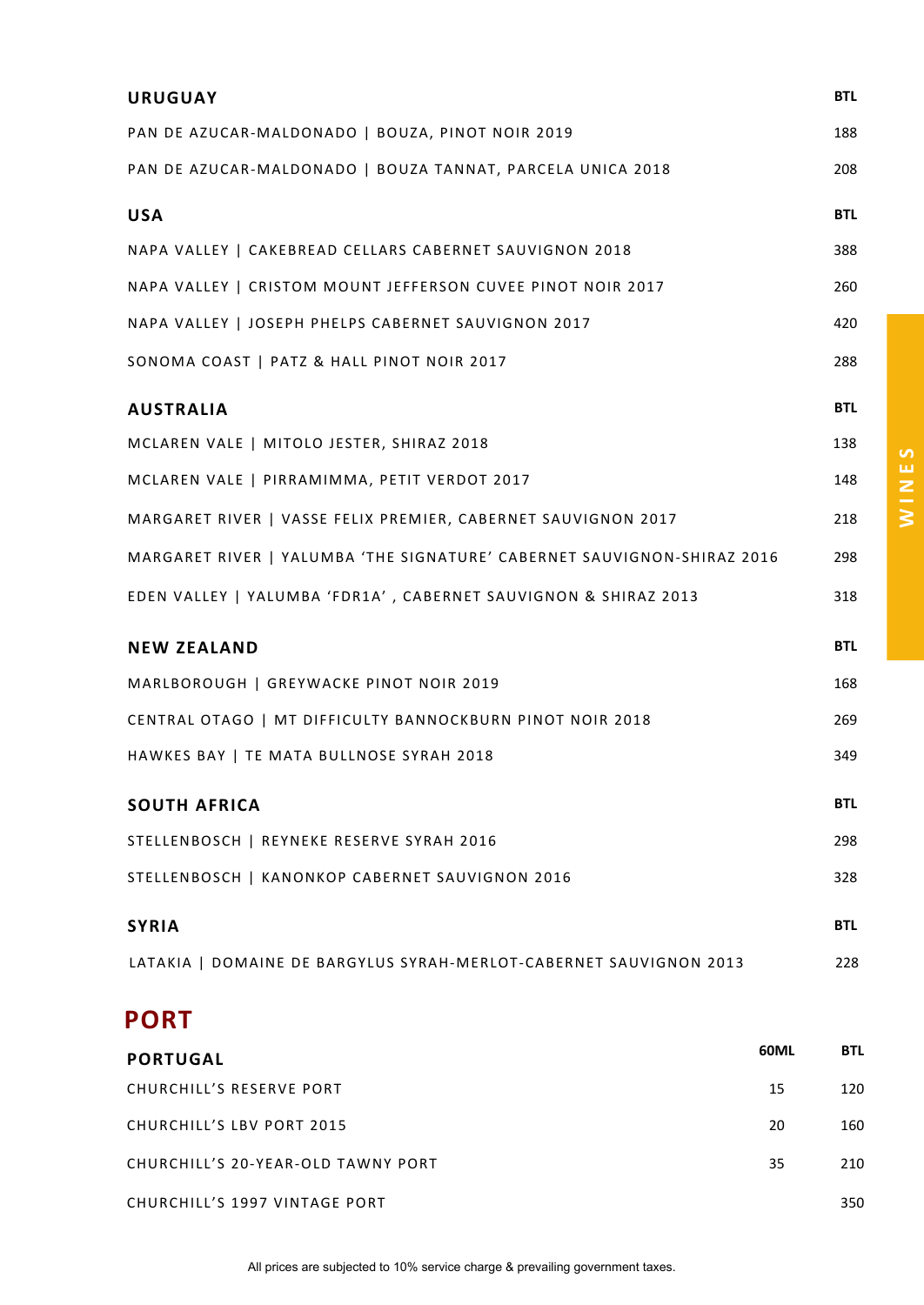| <b>SAKE</b>                                                                                                                        | <b>ORIGIN</b>    | <b>ABV</b> | <b>POLISH</b> | <b>SMV</b> | 100ml | <b>BTL</b> |
|------------------------------------------------------------------------------------------------------------------------------------|------------------|------------|---------------|------------|-------|------------|
| KONISHI HIYASHIBORI, DAIGINJYO                                                                                                     | <b>HYOGO</b>     | 15.5%      | 50%           | +3         | 19    | 128        |
| Nama Chozo Sake from Hyogo prefecture,<br>medium-bodied with a unique fruity aroma                                                 |                  |            |               |            |       |            |
| <b>BIJOUFU, HINA, JUNMAI DAIGINJO</b>                                                                                              | <b>KOUCHI</b>    | 15.5%      | 45%           | +5         | 26    | 155        |
| A well-rounded sake with an excellent balance of<br>sweetness, acidity and hints of chestnut                                       |                  |            |               |            |       |            |
| TAKANAMI, JUNMAI DAIGINJYO                                                                                                         | <b>NAGANO</b>    | 15%        | 49%           | +0         | 35    | 218        |
| Brewed using slow fermentation methods,<br>an elegant choice with fruity notes                                                     |                  |            |               |            |       |            |
| YUKINOBOUSHA, JUNMAI GINJO                                                                                                         | <b>AKITA</b>     | 16.5%      | 50%           | +5         |       | 200        |
| Silky and light on the palette, with fruity tones of<br>strawberries and mangos                                                    |                  |            |               |            |       |            |
| ATAGONOMATSU, JUNMAI GINJO,<br><b>SASARA</b>                                                                                       | <b>MIYAGI</b>    | 15%        | 60%           | +4         |       | 138        |
| Crisp and medium-bodied, well-balanced with<br>a delicate palette of banana and cantaloupe melon                                   |                  |            |               |            |       |            |
| GAZANRYUU, DAIGINJO KISARAGI                                                                                                       | YAMAGATA         | 15%        | 50%           | +3         |       | 168        |
| Medium-dry with delicate aromas of melon, pear<br>and peach                                                                        |                  |            |               |            |       |            |
| SECCHU CHOZO, JUNMAI DAIGINJYO                                                                                                     | <b>NIIGATA</b>   | 17%        | 70%           | $+2$       |       | 228        |
| Aged under snow for four months, full-<br>bodied with fresh mellow notes                                                           |                  |            |               |            |       |            |
| SAWANOTSURU, MINUME KIMOTO,<br><b>JUNMAI DAIGINJYO</b>                                                                             | <b>HYOGO</b>     | 16.5%      | 45%           | $+1$       |       | 258        |
| Brewed using traditional Kimoto methods and made<br>with Yamadanishiki rice, naturally full-bodied with<br>a refreshing aftertaste |                  |            |               |            |       |            |
| DASSAI 23, JUNMAI DAIGINJO                                                                                                         | <b>YAMAGUCHI</b> | 15.5%      | 23%           | +4         |       | 298        |
| Brewed using traditional Kimoto methods and made<br>with Yamadanishiki rice, naturally full-bodied with a<br>refreshing aftertaste |                  |            |               |            |       |            |

**SAKES**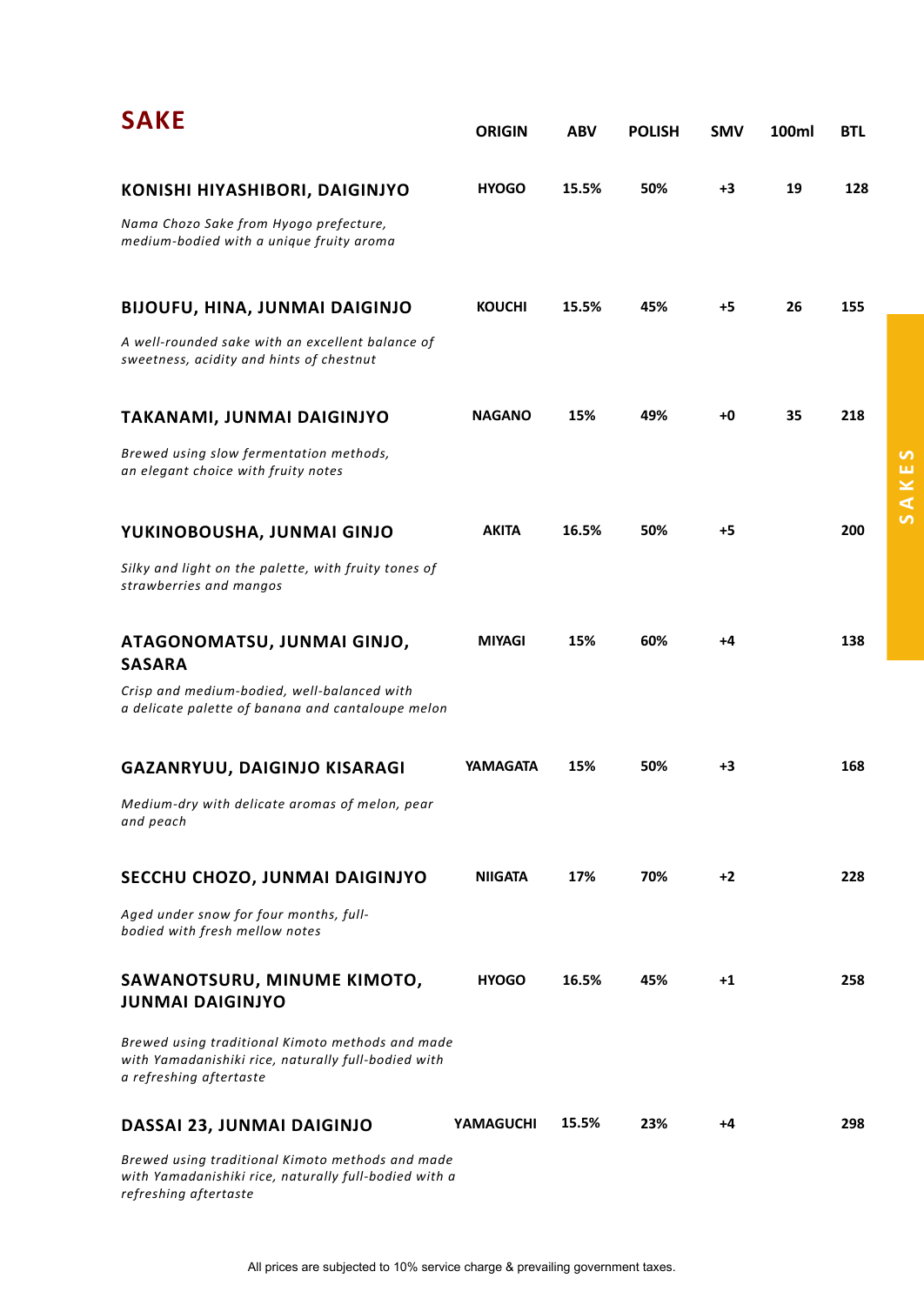| <b>UMESHU</b>                                                                                                                          | <b>ORIGIN</b>    | <b>ABV</b> | <b>MADE</b>              | 100ml | <b>BTL</b> |
|----------------------------------------------------------------------------------------------------------------------------------------|------------------|------------|--------------------------|-------|------------|
| YATAGARASU SHISO                                                                                                                       | <b>NARA</b>      | 11%        | <b>PERILLA</b>           | 22    | 138        |
| Made from "Akai Shiso" or Red Perilla Leaves and<br>Nara Yoshino plums, naturally fragrant with a<br>sweet and sour scent of ume plums |                  |            |                          |       |            |
| <b>STRAWBERRY MILK UMESHU</b>                                                                                                          | <b>FUKUOKA</b>   | 8%         | <b>STRAWBERRY</b>        | 24    | 148        |
| Fresh Japanese strawberries, perfectly balanced<br>with sweet and sour plum wine                                                       |                  |            |                          |       |            |
| PINEAPPLE UMESHU (SEASONAL)                                                                                                            | <b>WAKAYAMA</b>  | 12%        | <b>PINEAPPLE</b>         | 24    | 148        |
| A luscious combination of pineapple grown from<br>Okinawa and Nanko ume from Wakayama                                                  |                  |            |                          |       |            |
| YUZU & GINGER UMESHU (500ml)                                                                                                           | <b>WAKAYAMA</b>  | 12%        | <b>YUZU &amp; GINGER</b> | 24    | 128        |
| Infused and aged with fresh whole yuzu, spicy and<br>refreshingly sweet                                                                |                  |            |                          |       |            |
| <b>SHOCHU &amp; AGED SAKE</b>                                                                                                          | <b>ORIGIN</b>    | <b>ABV</b> | <b>MADE</b>              | 80ml  | <b>BTL</b> |
| <b>MUGISHOCHU IKI SUPER GOLD</b>                                                                                                       | <b>NAGASAKI</b>  |            |                          |       |            |
|                                                                                                                                        |                  | 22%        | <b>BARLEY</b>            | 23    | 200        |
| Aged for five years in Spanish white oak barrels,<br>slightly sweet with a clean finish                                                |                  |            |                          |       |            |
| <b>IMOSHOCHU TAIKAI SOSO</b>                                                                                                           | <b>KAGOSHIMA</b> | 25%        | <b>POTATO</b>            | 25    | 225        |
| Made from Beniotome and distilled at a low<br>temperature, delicate on the palate with hints of<br>sweet potato                        |                  |            |                          |       |            |
| <b>CHESTNUT SHOCHU DABADA</b>                                                                                                          | <b>KOCHI</b>     | 25%        | <b>CHESTNUT</b>          | 25    | 225        |
| Freshly roasted chestnuts with a sweet mellow<br>aftertaste, clean finish                                                              |                  |            |                          |       |            |
| <b>TAMAGAWA SAKUZO SAMURAI</b><br><b>OAK SAKE</b>                                                                                      | <b>NIIGATA</b>   | 43%        | <b>RICE</b>              | 32    | 260        |

*Aged for a minimum of ten years in oak barrels, richly flavourful, crisp and balanced*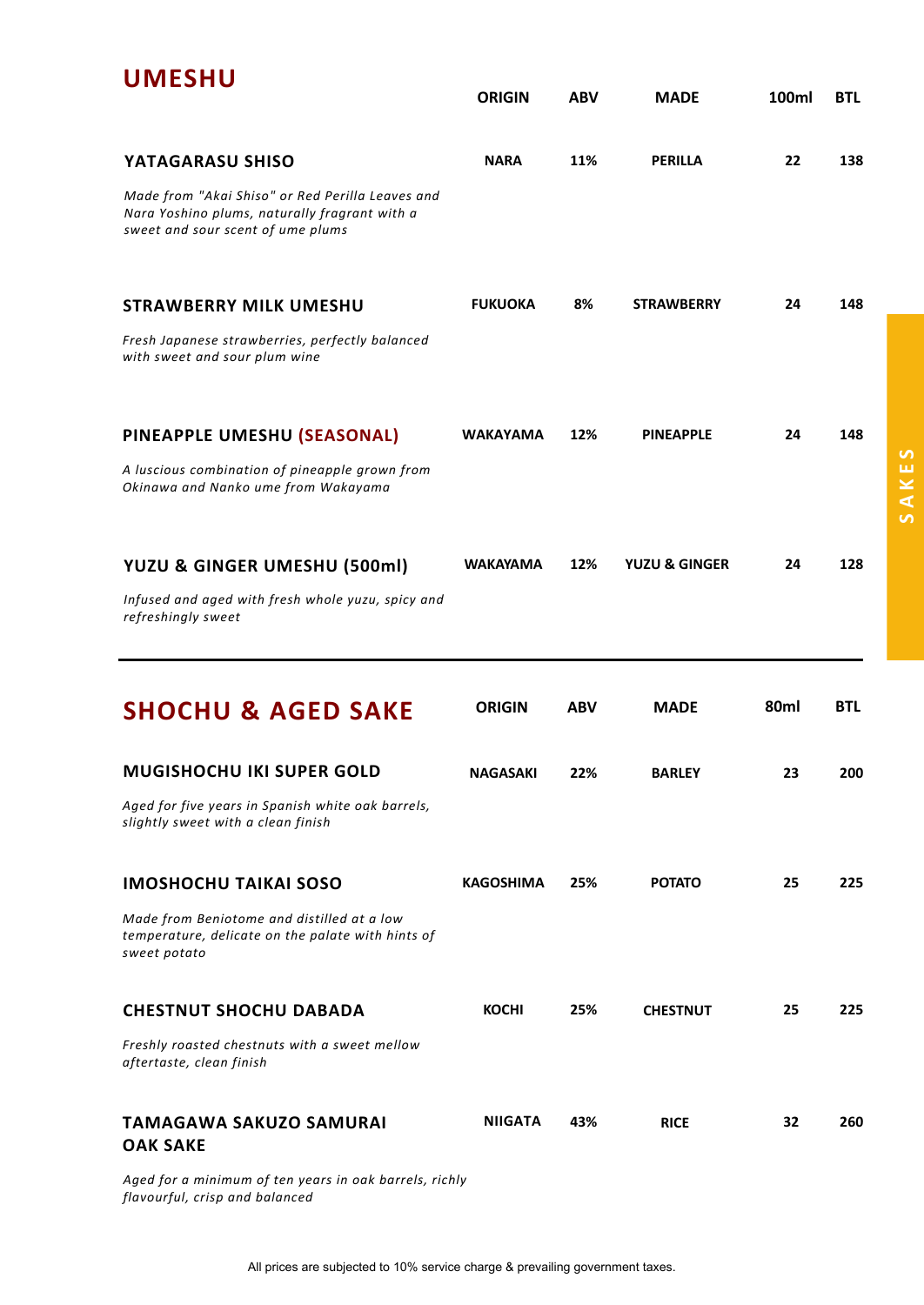# COCKTAILS **COCKTAILS**

# **FLNT SIGNATURE COCKTAILS**

Shining light on the finest ingredients from two different cultures, FLNT's Nikkeiinspired beverage programme showcases well-balanced tipples that marry delicate profiles of Japanese cuisine and piquant flavours of Peru.

| VEGA べガ<br>Grape   Pisco - Infused Shiso Leaf   Pear Sake<br>Elderflower Syrup   Fresh Citrus   Elderflower Tonic   Egg White | 24 |
|-------------------------------------------------------------------------------------------------------------------------------|----|
| MACHU PIKA PIKA マチュ ピカ ピカ<br>Pisco Infusion Bellini Autumn Nuts Tea   Lemon   Mango   Egg White                               | 24 |
| HELLO KITTY ハローキティ<br>Tequila   Shishito Pepper   Japanese Cucumber   Lime   Pineapple   Mint<br>Shio Kombu                   | 24 |
| LADY UMAMI レディうま味<br>Gin   Ume Boshi Plum   Japanese Cucumber   Oba Leaf   Lime<br>Yatagarashu Shiso Umeshu   22K Gold Flakes | 24 |
| UMI KYURI海キュリ<br>Japanese Shochu   Baby Sun Rose   Sea Salt   Japanese Cucumber<br>Pure Yuzu   Egg White                      | 24 |
| <b>NUEVO CASA新しい家</b><br>Kumquat   Pisco   Yuzu Sake   Cherry Blossom Syrup   Yerba Mate Orange Tea<br>Tonic Water            | 25 |
| MIZUAME水飴<br>Cognac   Kyoho Grape Sake   Blood Orange   Cherry Blossom Syrup<br>Fresh Citrus                                  | 25 |
| SHISO HACHIMITSU しそはちみつ<br>Nikka Taketsuru Whiskey   Yatagarashu Shiso Umeshu   Oba Leaf   Honey<br>Japanese Cucumber   Yuzu  | 25 |
| MIRUKUURON 見る空論<br>24hrs Cold Infusion Milk Oolong Tea Gin   Oba Leaf   Jasmine Tea Syrup Fresh<br>Citrus   Egg White         | 25 |
| HATSUKOI 初恋<br>Yatagarashu Shiso Umeshu   Gin   Lime   Peychaud Bitters   Red Perilla Syrup<br>Soda                           | 26 |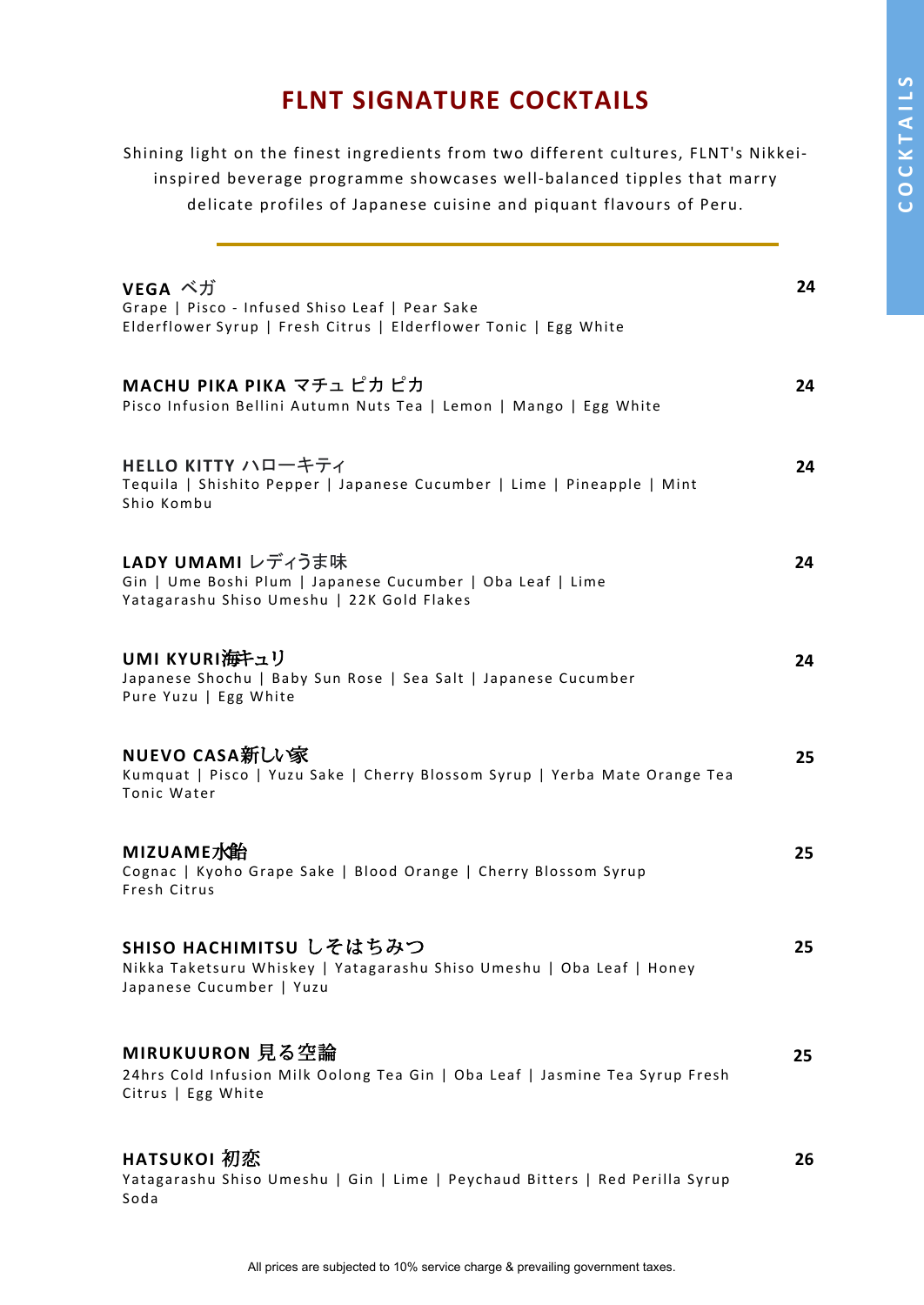# **FIRE SIGNATURE COCKTAILS**

FIRE is an authentic Argentinian restaurant borne from the love of Argentinian culture,

produce, and the sacred Asado. Blending old and the new worlds, FIRE's robust cocktail program

features distinct Argentine ingredients and the many amaros brought to shores from the old

continent together with its national flavours.

| <b>SUN OF MAY</b>                                                                                                                                     | 23 |
|-------------------------------------------------------------------------------------------------------------------------------------------------------|----|
| Black Tears Spice Rum   Lemon   Bar-Made Cola   Fernet Branca                                                                                         |    |
| "Our remake version of Argentina's National Drink, a fizzy with a bittersweet<br>profile. Great for those who like to explore the National Cocktail." |    |
| <b>ALTAIR</b>                                                                                                                                         | 24 |
| Pisco   Elderflower Liqueur   Yerba Mate Orange Tea<br>Mango Syrup Lemon   Soda                                                                       |    |
| A "ladylike" refresher with a floral, fruity and lingering flavours of citrus teas.                                                                   |    |
| <b>ETERNA PRIMAVERA</b>                                                                                                                               | 24 |
| Cachaca   Bar-Made Yerba Mate Spiced   Lemon   Egg White<br>Cold Pressed Orange   Argentina Malbec                                                    |    |
| South American twist of the classic "New York Sour" with a spicy kick.                                                                                |    |
| <b>ROSARIO</b>                                                                                                                                        | 24 |
| Fresh Young Ginger   Aperol   Lemon   Rosemary   Pink Grapefruit Lemon Mezcal                                                                         |    |
| Punchy and refreshing with a hint of smokiness from the Mezcal that gives your<br>palate a tour of exotic flavours.                                   |    |
| <b>FEDERICO LEGACY</b>                                                                                                                                | 24 |
| Fernet Branca   Antica Formula   Cynar   Lemon Orange Bitters   Kosher Salt                                                                           |    |
| A contribution recipe from Singapore's Argentina Ambassador - his recipe of                                                                           |    |

*a strong, robust twist of a "Negroni"*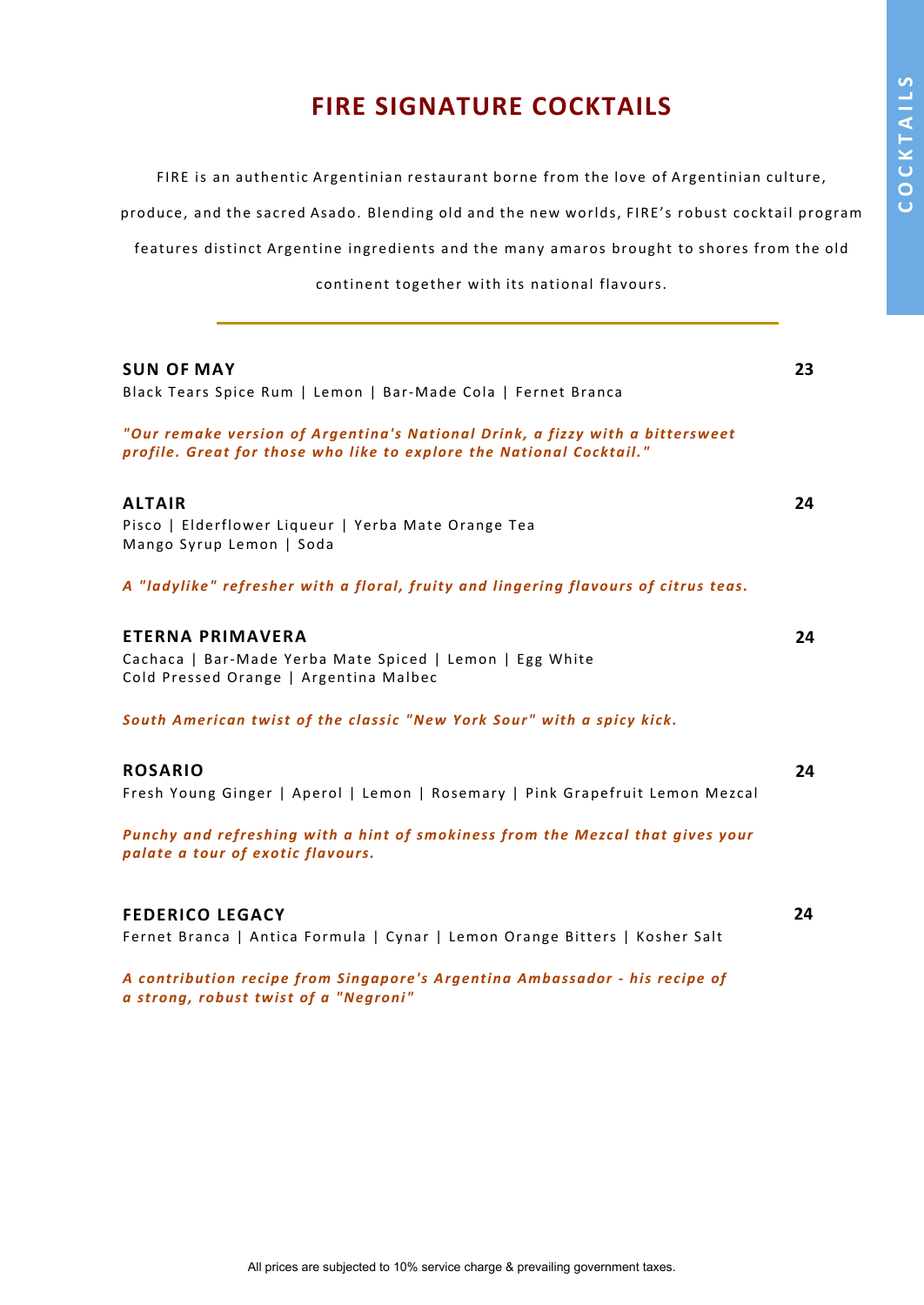**26**

# **MIXOLOGIST SPECIALS**

The Mixologist Specials highlight the meticulous craftsmanship of our mixologists incorporating a range of top-shelf ingredients, flavours, cutting-edge techniques, and heart - to bring world-class liberations made to perfection.

Layers of attention to detail, skill, and care elevate the good into great, and the great into sublime. Here, there's no compromise, no rush.

#### **LOVE ME**

**Lime Blossoms | Verbena Tea Infused Aperol | Fresh Citrus | Coconut Tea**

*"For those both curious and curiouser - this will be the tea party to end all tea parties. Presenting a long before time story from Alice in Wonderland, go down the rabbit hold with the rest and no one in plain sight. Serving two Tropical and Fruity teas."*

**Curated by: Irwan**

#### **CARPE DIEM**

**Black Tears Spiced Rum | Lemon | Fresh Raspberries & Mint | Vanilla**

**"***Enjoy the moment, cherish the time & seize the day."*

**Curated by: Afad M**

#### **FLEURS DU CIEL**

**Botanical Gin | Home-made Roselle Syrup | Elderflower Syrup Fresh Citrus | Egg White**

*"Created after the city's skyline with floral notes of roses and elderflower, this cocktail will relish your senses."*

**Curated by: Logi**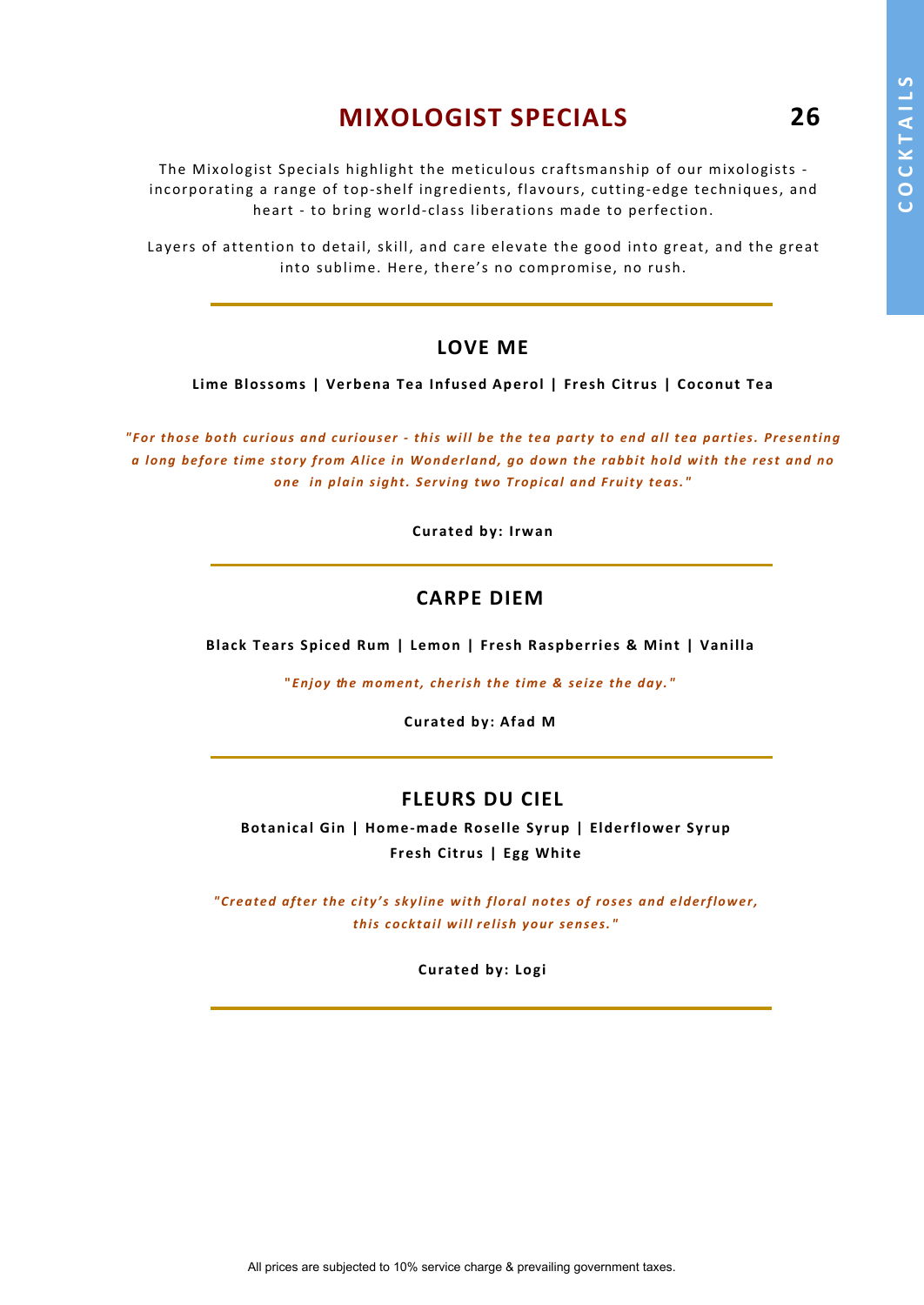**26**

# **MIXOLOGIST SPECIALS**

The Mixologist Specials highlight the meticulous craftsmanship of our mixologists incorporating a range of top-shelf ingredients, flavours, cutting-edge techniques, and heart - to bring world-class liberations made to perfection.

Layers of attention to detail, skill, and care elevate the good into great, and the great into sublime. Here, there's no compromise, no rush.

#### **LUCKY CAT**

**Mexican Tequila | Japanese Midori Melon | Banana Liqueur | Yuzu | Mint | Egg White**

*"Happening by chance & fortuitous of being working here on this sunny island. A strong believer in luck, plus having faith in what you do, always."*

**Curated by: Resty**

#### **STRAITS KOPI**

**Caribbean Rum | Espresso | Hazelnut Liqueur | Baileys | Milk**

*"For all coffee geekery and addi cts, this exceptionally smooth Kopi-inspired concoction will do out brave new world justice."*

**Curated by: Nigel**

#### **BON APPLE T**

**Courvoisier VSOP | Apple Honey Spice | 1000 Bean Vanilla Apple Juice | Lemon | Soda**

*"The inspiration of this is robust of flavours and the touches of the memories of childhood candy-like layer with the ki cker of fizz. "*

**Curated by: Logi**

#### **BICHI PAINAPPURU**

**Black Tears Spiced Rum | Orange Liqueur | Pineapple Juice | Lime Juice Black Truffle Oil | Yuzu | Mirin | Ginger Beer | Angostura**

*"Combining exotic fruit flavours and a fiz zy blend of Spi c ed Rum and ginger beer, Bi chi Painapuru tastes like a beach-side tiki scorpion cocktail, with a great Japanese twist. "*

**Curated by: Irwan**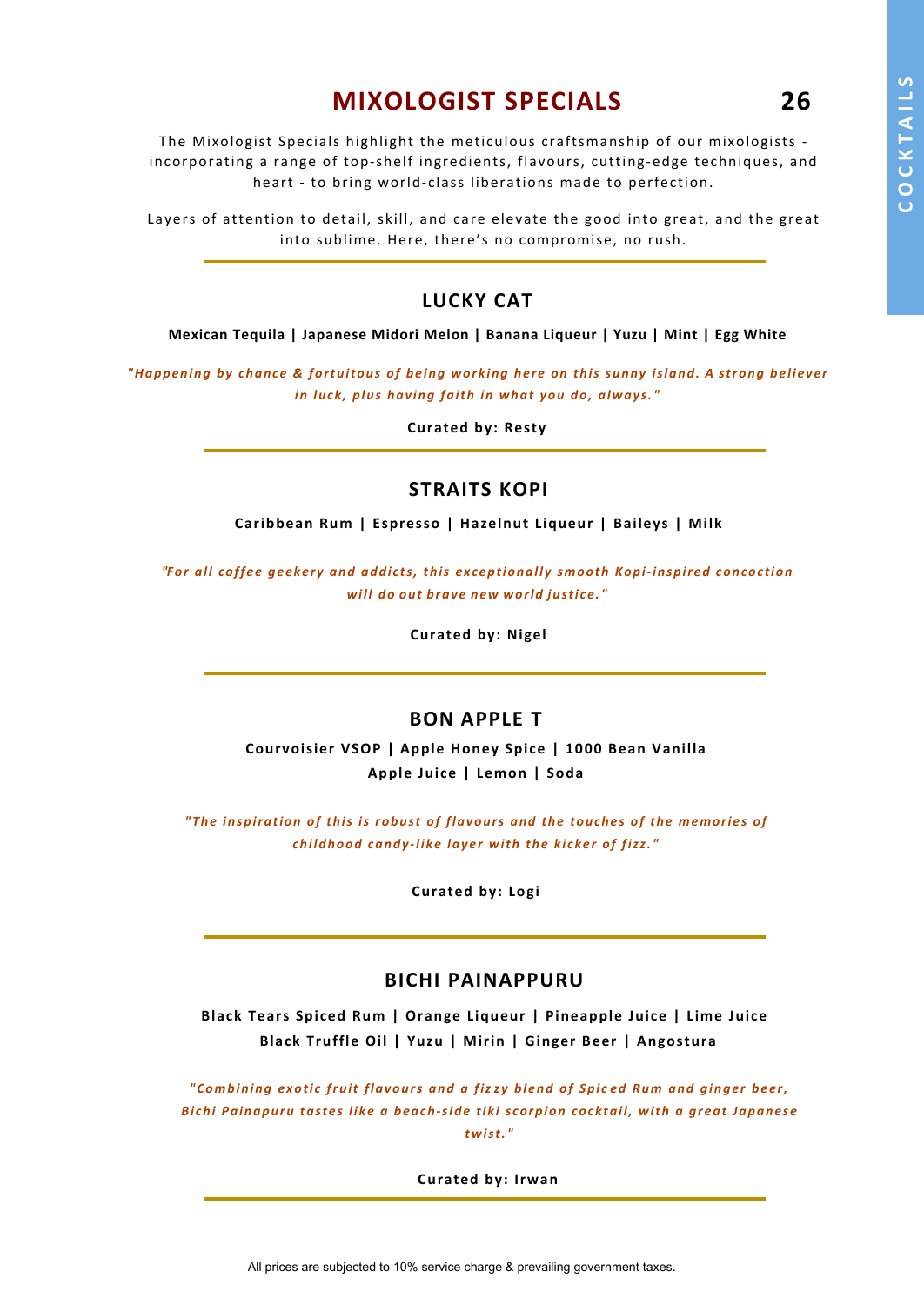# **DRAUGHT BEER & CIDER**

| <b>KIRIN ICHIBAN DRAUGHT (PINT)</b>          | 20 |
|----------------------------------------------|----|
| <b>HEINEKEN DRAUGHT (PINT)</b>               | 20 |
| <b>GUINNESS SURGER (PINT)</b>                | 20 |
| TIGER (PINT)                                 | 20 |
| <b>ASAHI SUPER DRY (BOTTLE)</b>              | 18 |
| <b>KRONENBOURG BLANC 1664 (BOTTLE)</b>       | 18 |
| <b>STRONGBOW GOLDEN APPLE CIDER (BOTTLE)</b> | 15 |

| <b>PISCO</b>                                  | 45ML | <b>BTL</b> |
|-----------------------------------------------|------|------------|
| DEMONIO DE LOS ANDES "ACHOLADO"               | 18   | 250        |
| DEMONIO DE LOS ANDES "QUEBRANTA"              | 20   | 270        |
| <b>MACCHU PISCO "THE SPIRIT OF THE ANDES"</b> | 22   | 270        |

| <b>TEQUILA &amp; MEZCAL</b>     | <b>45ML</b> | <b>BTL</b> |
|---------------------------------|-------------|------------|
| <b>SAUZA SILVER (HOUSEPOUR)</b> | 18          | 250        |
| <b>PATRON CAFE</b>              | 25          | 340        |
| <b>PATRON SILVER</b>            | 22          | 280        |
| <b>PADRE BIANCO</b>             | 25          | 340        |
| <b>OCHO ANEJO</b>               | 28          | 350        |
| <b>DON JULIO 1942</b>           | 28          | 420        |
| LOS DEZANTES REPOSADO MEZCAL    | 30          | 350        |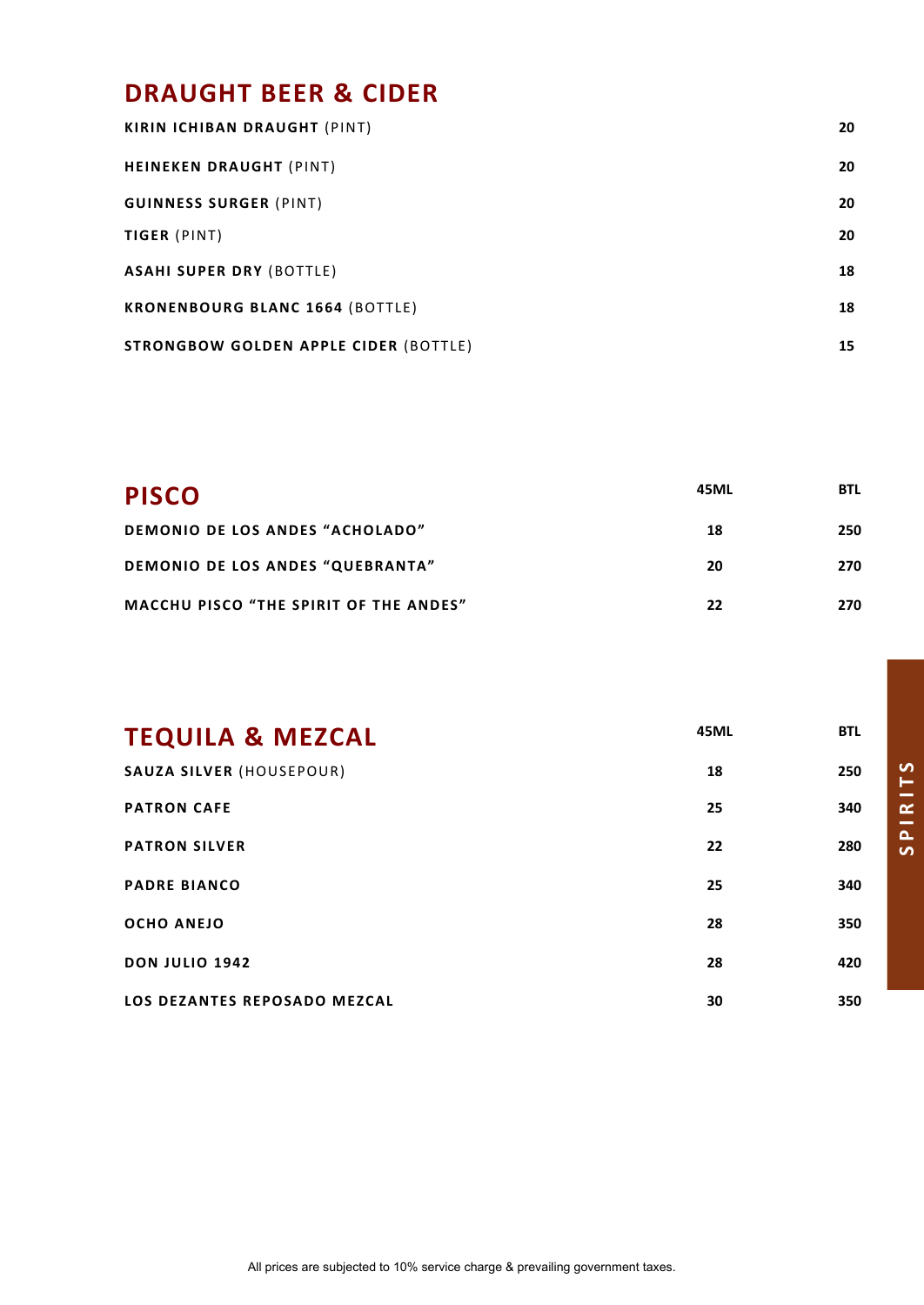| <b>GIN</b>                       | <b>45ML</b> | <b>BTL</b> |
|----------------------------------|-------------|------------|
| SIPSMITH (HOUSEPOUR)             | 18          | 220        |
| <b>ROKU</b>                      | 22          | 280        |
| <b>HENDRICK'S</b>                | 22          | 280        |
| <b>BOMBAY SAPPHIRE</b>           | 22          | 280        |
| FOUR PILLARS NAVY STRENGTH       | 28          | 350        |
| <b>SAKURAO JAPANESE GIN</b>      | 25          | 330        |
| <b>KOMASA SAKURAJIMA KOMIKAN</b> | 25          | 330        |
| <b>TANQUERAY TEN</b>             | 25          | 300        |
| <b>G'VINE FLORAISON</b>          | 22          | 250        |
| <b>MONKEY 47 (500ml)</b>         | 22          | 260        |
| MONKEY 47 SLOE GIN (500ml)       | 23          | 270        |

| <b>VODKA</b>                    | <b>45ML</b> | <b>BTL</b> |
|---------------------------------|-------------|------------|
| HAKU JAPANESE VODKA (HOUSEPOUR) | 18          | 250        |
| <b>BELVEDERE</b>                | 25          | 300        |
| <b>TITO'S VODKA</b>             | 22          | 280        |
| <b>NIKKA COFFEY VODKA</b>       | 23          | 300        |
| <b>ABSOLUT ELYX</b>             | 25          | 300        |
| <b>BELVEDERE (1.75L)</b>        |             | 580        |
| <b>BELVEDERE (3L)</b>           |             | 900        |
| <b>BELVEDERE (6L)</b>           |             | 1600       |
| <b>GREY GOOSE</b>               | 25          | 330        |
| <b>GREY GOOSE (1.5L)</b>        |             | 550        |
| GREY GOOSE (4.5L)               |             | 1580       |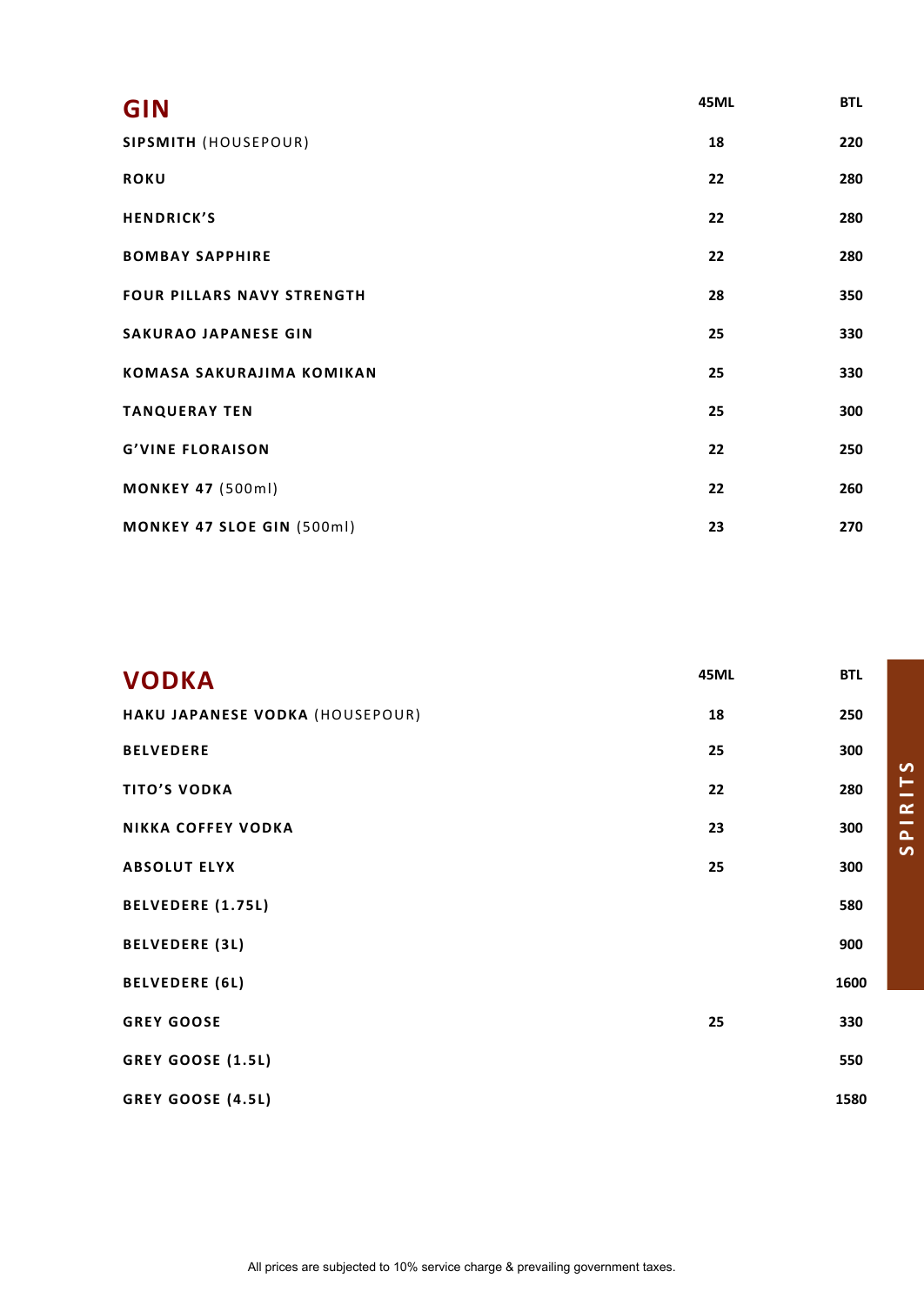| <b>BOURBON &amp; RYE</b>                 | 45ML | <b>BTL</b> |
|------------------------------------------|------|------------|
| <b>JIM BEAM WHITE (HOUSEPOUR)</b>        | 18   | 250        |
| <b>MAKER'S MARK</b>                      | 25   | 300        |
| <b>JACK DANIEL</b>                       | 22   | 280        |
| <b>BASIL HAYDEN'S 8</b>                  | 28   | 340        |
| <b>KNOB CREEK 9 YEARS</b>                | 28   | 340        |
| <b>RITTENHOUSE RYE 100 PROOF</b>         | 24   | 280        |
| <b>EAGLE RARE 10 YEARS SINGLE BARREL</b> | 25   | 350        |
| <b>SAZERAC RYE 6 YEARS</b>               | 25   | 350        |

| <b>RUM</b>                              | <b>45ML</b> | <b>BTL</b> |
|-----------------------------------------|-------------|------------|
| <b>BACARDI CARTA BLANCA (HOUSEPOUR)</b> | 18          | 250        |
| <b>BACARDI CARTA NEGRA</b>              | 20          | 260        |
| <b>SAILOR JERRY SPICED</b>              | 20          | 280        |
| <b>HAVANA 7 YEARS</b>                   | 22          | 280        |
| <b>DIPLOMATICO RESERVA EXCLUSIVA</b>    | 23          | 300        |
| <b>BLACK TEARS SPICES</b>               | 20          | 280        |
| <b>FLYING KING - TCRL BLENDS</b>        | 23          | 300        |
| <b>NIGHT RAMBLER - TCRL BLENDS</b>      | 23          | 300        |
| <b>LA PROGRESSIVA 13</b>                | 23          | 300        |
| <b>RON ZACAPA 23</b>                    | 28          | 320        |

| <b>CACHACA</b>    | 45ML | BTL |
|-------------------|------|-----|
| <b>CACHACA 51</b> | 18   | 250 |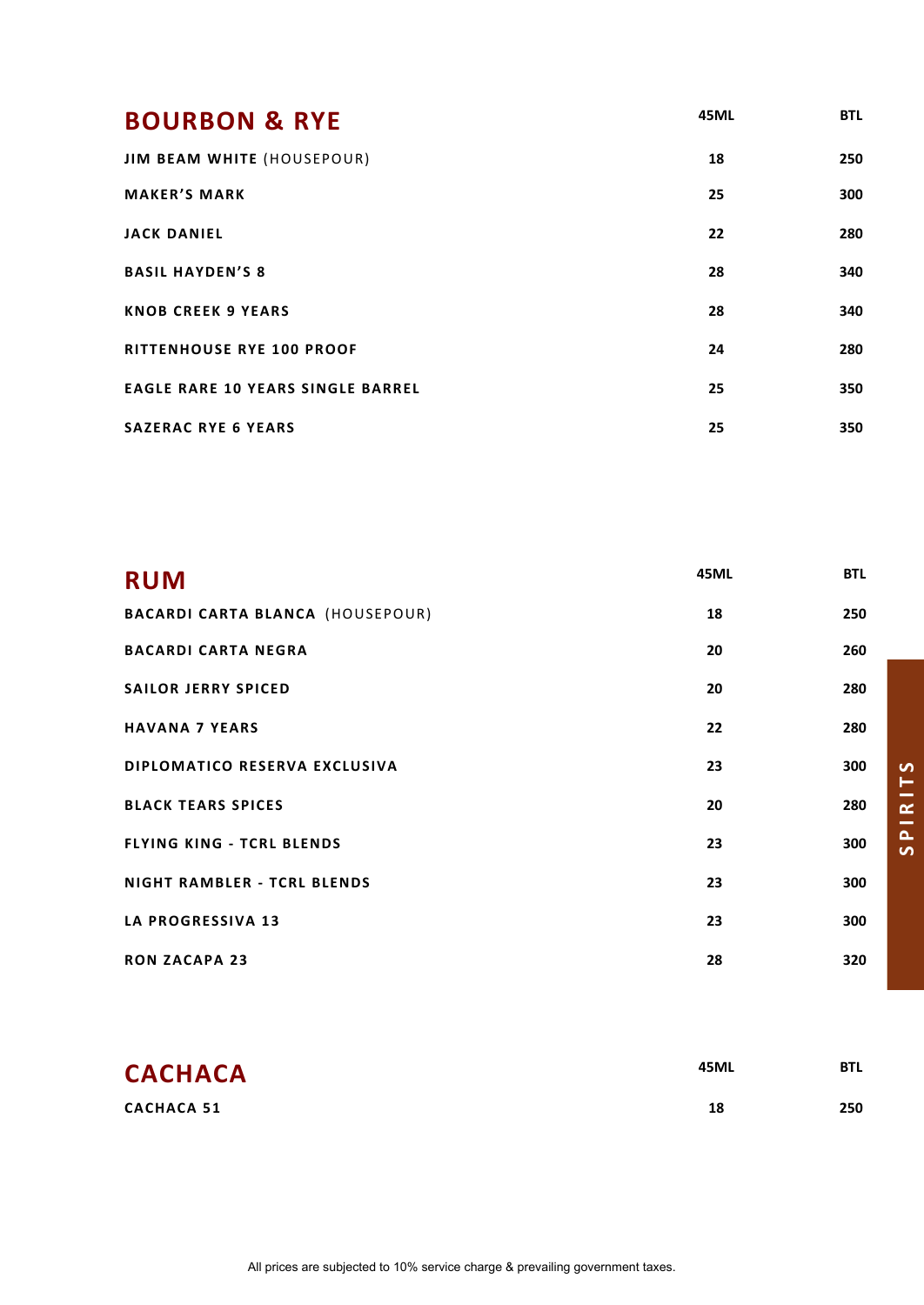| <b>COGNAC</b>                       | <b>45ML</b> | <b>BTL</b> |
|-------------------------------------|-------------|------------|
| <b>COURVOISIER VSOP (HOUSEPOUR)</b> | 20          | 240        |
| <b>COURVOISIER XO</b>               | 25          | 400        |
| <b>HENNESSY VSOP</b>                | 22          | 300        |
| <b>HENNESSY XO</b>                  | 35          | 550        |
| <b>MARTELL VSOP</b>                 | 22          | 300        |
| <b>MARTELL CORDON BLEU</b>          | 35          | 550        |

| <b>EAU-DE-VIE &amp; GRAPPA</b>                    | 60ML | <b>BTL</b> |
|---------------------------------------------------|------|------------|
| CAPOVILLA POIRE WILLIAMS - PERE WILLIAMS (500 ML) | 18   | 130        |
| <b>NARDINI GRAPPA BIANCA</b>                      | 25   | 340        |

| <b>JAPANESE WHISKY</b>             | 45ML | <b>BTL</b> |
|------------------------------------|------|------------|
| <b>CHITA DISTILLER'S RESERVE</b>   | 22   | 260        |
| <b>HAKUSHU 12 YEARS</b>            | 32   | 500        |
| <b>HAKUSHU 18 YEARS</b>            | 200  | 2500       |
| <b>HAKUSHU DISTILLER'S RESERVE</b> | 27   | 400        |
| <b>HIBIKI 17 YEARS</b>             | 250  | 3000       |
| <b>HIBIKI HARMONY</b>              | 23   | 350        |
| <b>NIKKA FROM THE BARREL</b>       | 22   | 200        |
| NIKKA MIYAGIKYO SINGLE MALT        | 25   | 330        |
| <b>NIKKA TAKETSURU PURE MALT</b>   | 24   | 280        |
| <b>NIKKA YOICHI SINGLE MALT</b>    | 25   | 330        |
| YAMAZAKI 12 YEARS                  | 32   | 480        |
| YAMAZAKI 18 YEARS                  | 300  | 3500       |
| YAMAZAKI DISTILLER'S RESERVE       | 28   | 400        |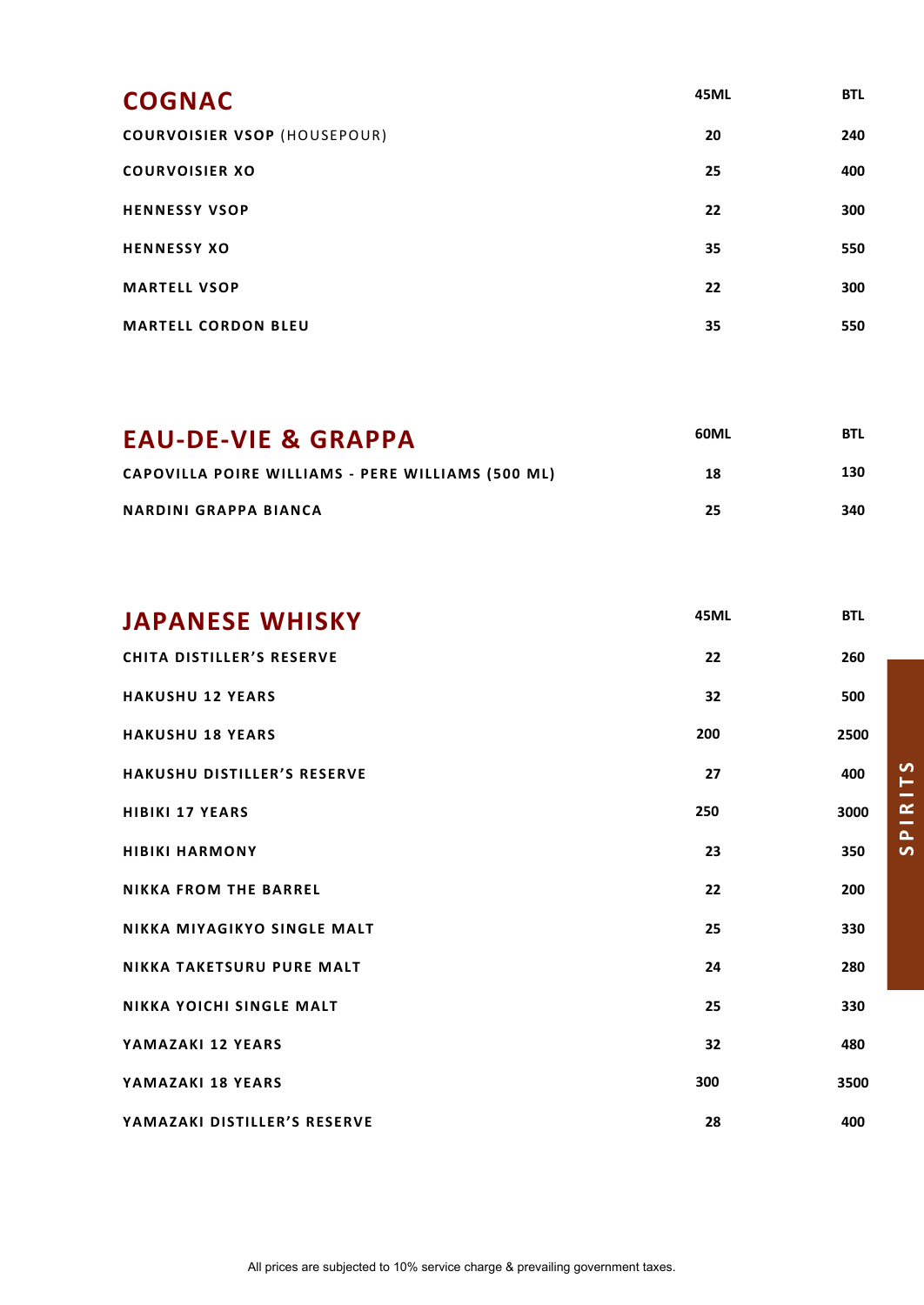| <b>SINGLE MALTS WHISKEY</b>             | <b>45ML</b> | <b>BTL</b> |
|-----------------------------------------|-------------|------------|
| <b>ABERFELDY 12 YEARS</b>               | 25          | 340        |
| <b>ARDBEG 10 YEARS</b>                  | 20          | 270        |
| <b>ARDBEG UIGEADAIL</b>                 | 30          | 420        |
| AUCHENTOSHAN 12 YEARS (HOUSEPOUR)       | 20          | 250        |
| <b>AUCHENTOSHAN 3 WOOD</b>              | 25          | 340        |
| <b>BALVENIE 12 YEARS DOUBLEWOOD</b>     | 25          | 320        |
| <b>BALVENIE 14 YEARS CARRIBEAN CASK</b> | 30          | 400        |
| <b>GLENFIDDICH 12 YEARS</b>             | 20          | 300        |
| <b>GLENFIDDICH 18 YEARS</b>             | 40          | 550        |
| <b>GLENLIVET 12 YEARS</b>               | 20          | 260        |
| <b>GLENLIVET 18 YEARS</b>               | 28          | 380        |
| <b>GLENMORANGIE 18 YEARS</b>            | 35          | 550        |
| <b>GLENMORANGIE THE LASANTA</b>         | 23          | 300        |
| <b>GLENMORANGIE THE QUINTA RUBAN</b>    | 23          | 300        |
| LAGAVULIN SINGLE ISLAY 16 YEARS         | 30          | 420        |
| LAPHROAIG TRIPLE WOOD                   | 28          | 380        |
| <b>MACALLAN 12 YEARS DOUBLE CASK</b>    | 23          | 300        |
| <b>MACALLAN 15 YEARS DOUBLE CASK</b>    | 35          | 500        |
| <b>MACALLAN 18 YEARS SHERRY CASK</b>    | 66          | 888        |
| <b>OBAN 14 YEARS</b>                    | 25          | 350        |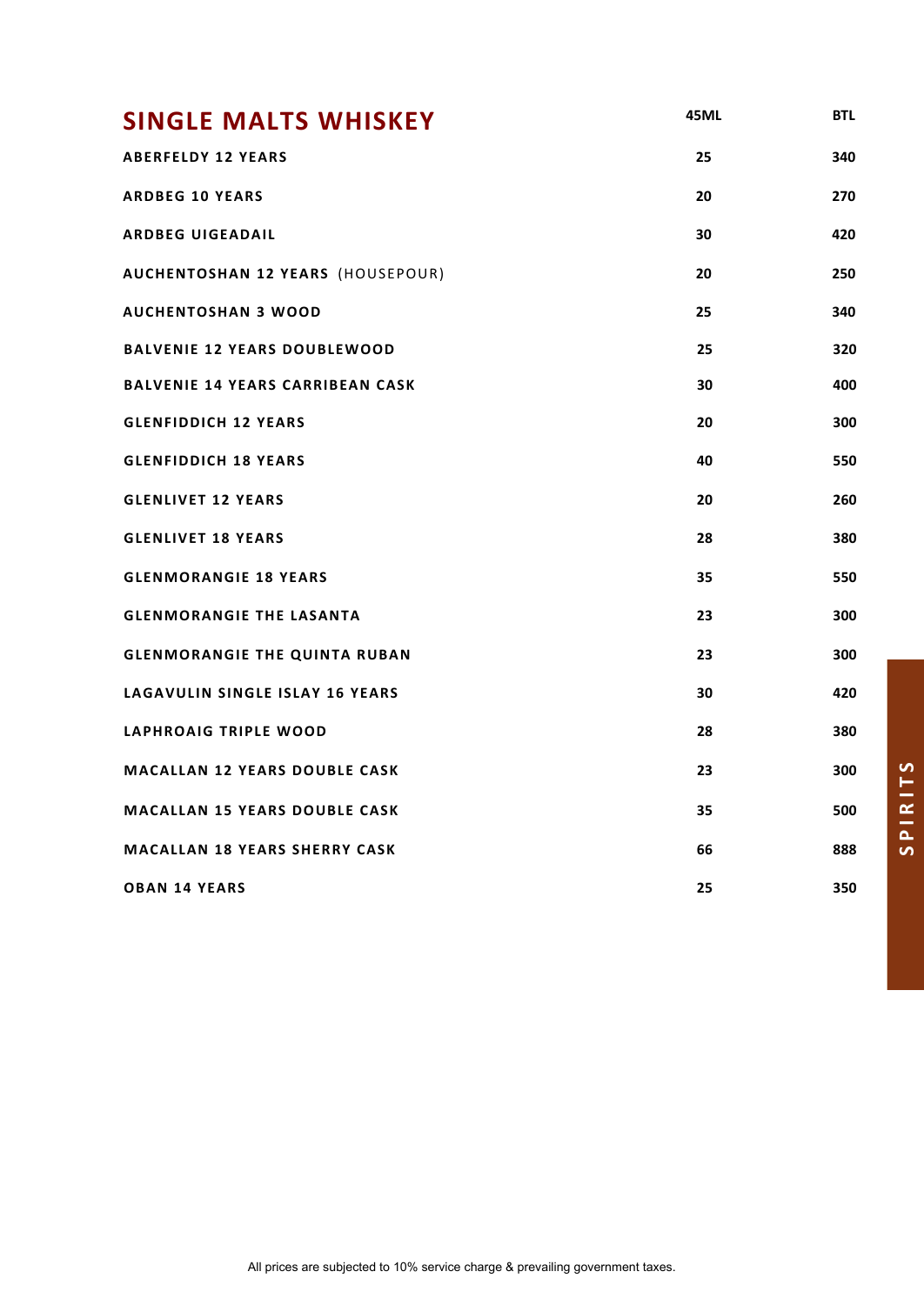| <b>BLENDED WHISKEY</b>              | 45ML | <b>BTL</b> |
|-------------------------------------|------|------------|
| <b>CHIVAS 18 YEARS</b>              | 28   | 350        |
| <b>CHIVAS MIZUNARA CASK</b>         | 25   | 330        |
| <b>CHIVAS ROYAL SALUTE 21 YEARS</b> | 45   | 550        |
| <b>COMPASS BOX THE PEAT MONSTER</b> | 25   | 320        |
| <b>DEWAR'S 15 YEARS</b>             | 25   | 320        |
| <b>JOHNNIE WALKER BLUE LABEL</b>    | 40   | 550        |
| <b>JOHNNIE WALKER GOLD LABEL</b>    | 20   | 240        |
| <b>JOHNNIE WALKER XR 21 YEARS</b>   | 35   | 400        |

| <b>OTHER WHISKEY</b>      | 45ML | <b>BTL</b> |
|---------------------------|------|------------|
| <b>CANADIAN CLUB</b>      | 20   | 240        |
| <b>JOHN JAMESON IRISH</b> | 22   | 280        |

| <b>RARE &amp; OLD WHISKEY SELECTIONS</b> | <b>BTL</b> |
|------------------------------------------|------------|
| <b>GLENDRONACH 33 YEARS</b>              | 2400       |
| <b>GLENDRONACH GRANDEUR</b>              | 8888       |
| <b>HIGHLAND PARK DARK ORIGIN</b>         | 580        |
| <b>LAPHROAIG 18 YEARS</b>                | 888        |
| <b>MORDLACH 50 YEARS</b>                 | 8888       |
| <b>SPRINGBANK 36 YEARS</b>               | 6600       |
| <b>STRATHISLA 25 YEARS</b>               | 780        |

**SPIRITS**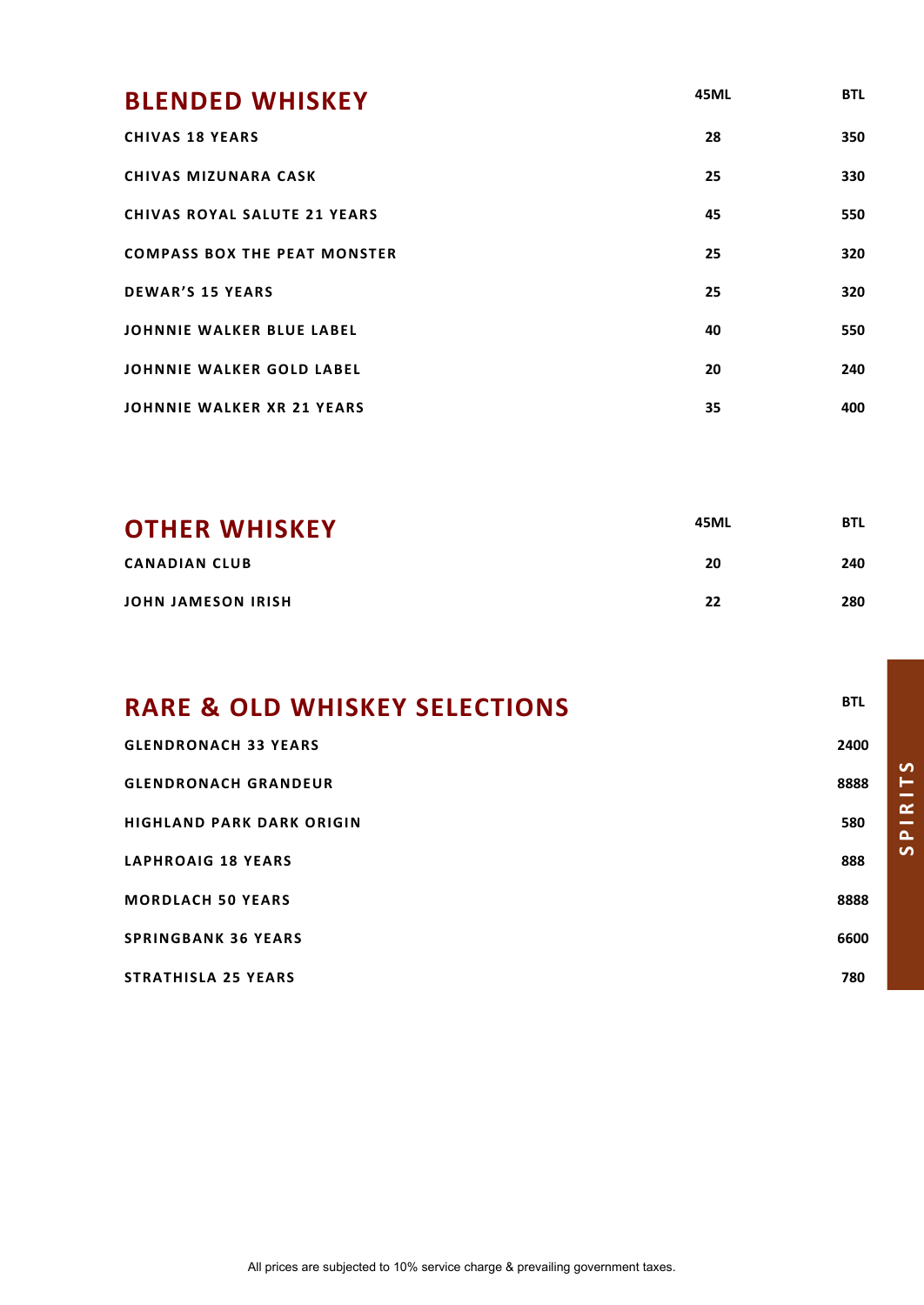| <b>LIQUEUR</b>                      | 45ML |
|-------------------------------------|------|
| <b>AMARETTO</b>                     | 18   |
| <b>ANTICA FORMULA</b>               | 18   |
| <b>APEROL</b>                       | 18   |
| <b>AVERNA AMARO</b>                 | 18   |
| <b>BAILEY'S IRISH CREAM WHISKEY</b> | 18   |
| <b>CAMPARI</b>                      | 18   |
| <b>COINTREAU BLOOD ORANGE</b>       | 18   |
| <b>CYNAR</b>                        | 18   |
| <b>DRAMBUIE</b>                     | 20   |
| <b>DOM BENEDICTINE</b>              | 18   |
| <b>FERNET BRANCA</b>                | 20   |
| <b>FRANGELICO</b>                   | 18   |
| <b>GALLIANO</b>                     | 20   |
| <b>GREEN CHARTREUSE</b>             | 25   |
| <b>KAHLUA</b>                       | 18   |
| LILLET                              | 18   |
| LIMONCELLO                          | 20   |
| MALIBU                              | 18   |
| MARASCHINO                          | 18   |
| <b>MARTINI BIANCO</b>               | 18   |
| <b>MIDORI JAPANESE MELON</b>        | 20   |
| PERNOD 68%                          | 28   |
| PIMM'S                              | 18   |
| <b>SAMBUCA</b>                      | 20   |
| <b>SOURZ APPLE</b>                  | 20   |
| <b>ST GERMAIN ELDERFLOWER</b>       | 20   |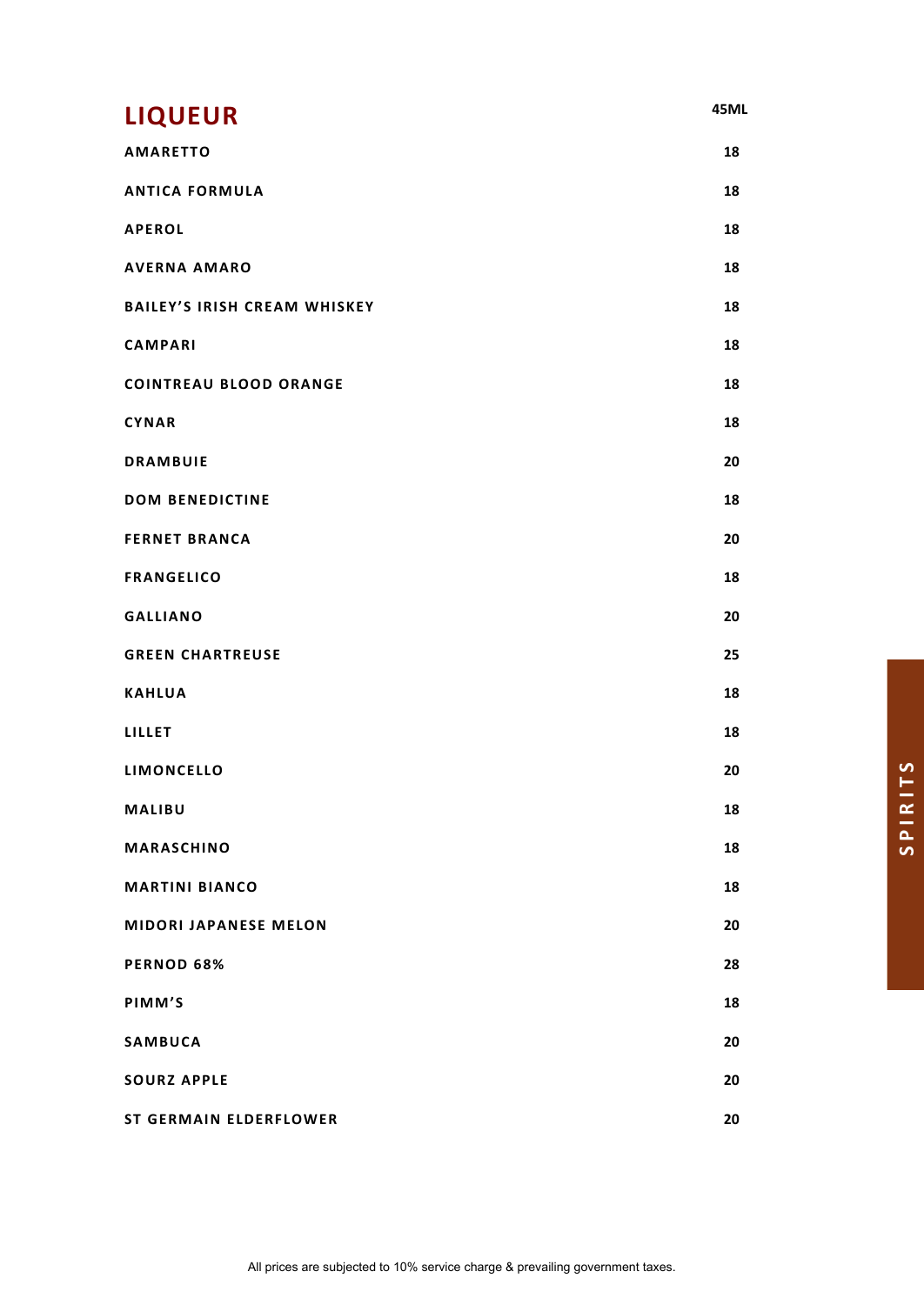## **HANDCRAFTED MOCKTAILS 14**

#### **HEARD IT THROUGH GRAPEVINE**

FRESH MUDDLE GREEN GRAPES | LEMONGRASS & GINGER | LEMON | SODA

#### **SUPPAI**

STRAWBERRY PUREE | FRESH MINT | VALENCIA ORANGE JUICE | LEMON

#### **VAPE KULA**

RED APPLE JUICE | CINNAMON ANISE | 1000 VANILLA BEAN SYRUP | LEMON

#### **ALWAYS FOR YOU**

ELDERFLOWER SYRUP | RED APPLE JUICE | FRESH MINT LEAVES | LEMON

#### **ALBA NUVOLOSA**

FRESH GREEN GRAPES | VALENCIA ORANGE JUICE | ORGEAT | YUZU ESPUMA

#### **HUNNYBEE**

VALENCIA ORANGE JUICE | PINEAPPLE JUICE | LEMON | GRENADINE

#### **ZA-RA**

FRESH YUZU | LITCHI | ELDERFLOWER TEA | SODA

#### **PEACHA CHU PUNCH**

PEACH MILK | BLACK TEA | CRANBERRY | PASSIONFRUIT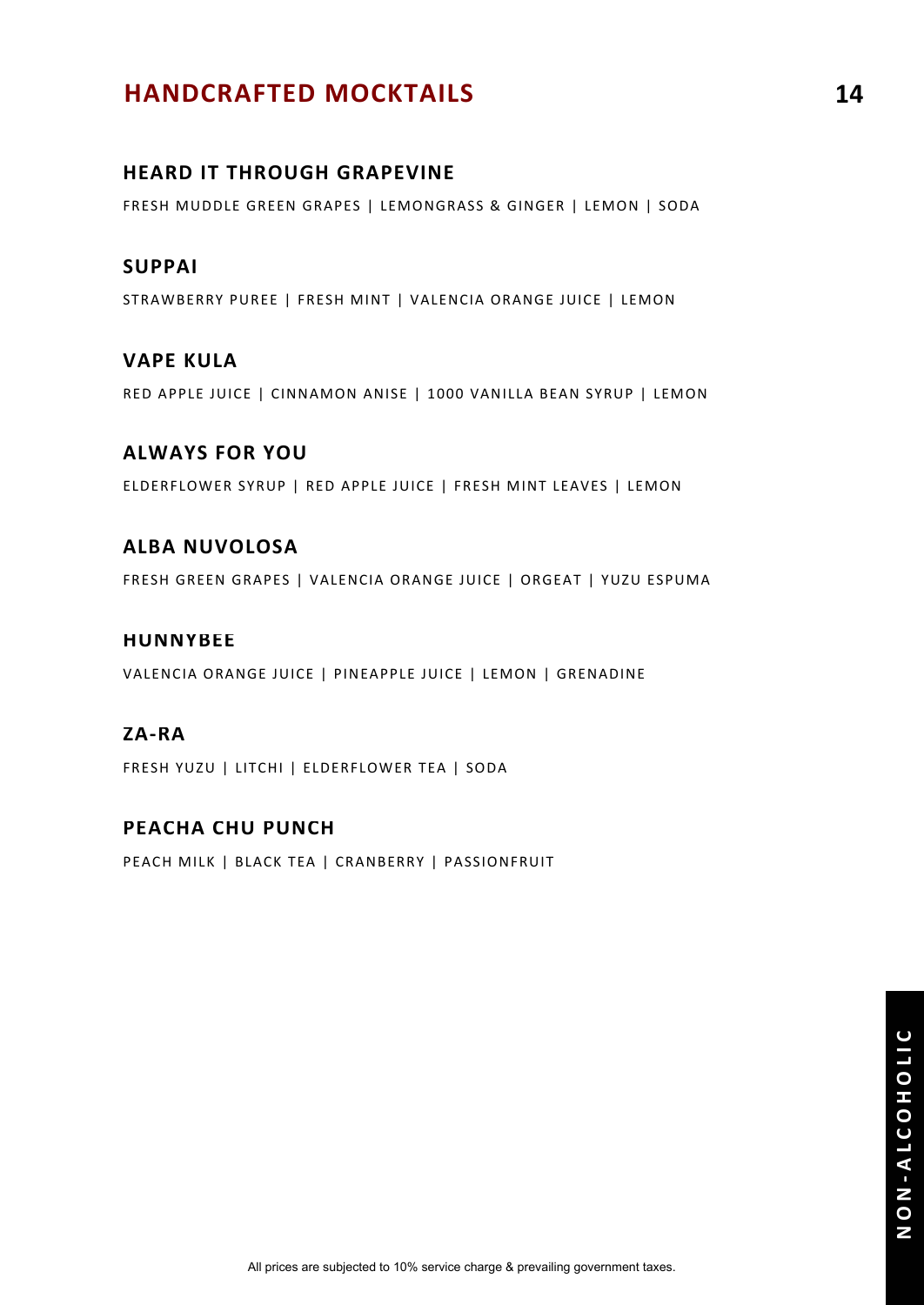# **SOFT DRINKS & JUICES**

| <b>COCA-COLA</b>                                                                                                             | 8  |
|------------------------------------------------------------------------------------------------------------------------------|----|
| <b>COCA-COLA LIGHT</b>                                                                                                       | 8  |
| <b>SPRITE</b>                                                                                                                | 8  |
| <b>GINGER ALE</b>                                                                                                            | 8  |
| <b>GINGER BEER</b>                                                                                                           | 8  |
| <b>BITTER LEMON</b>                                                                                                          | 8  |
| <b>SODA WATER (SINGHA)</b>                                                                                                   | 8  |
| <b>REDBULL REGULAR (AUSTRIA)</b>                                                                                             | 10 |
| <b>APPLE JUICE</b>                                                                                                           | 10 |
| <b>CRANBERRY JUICE</b>                                                                                                       | 10 |
| <b>PINEAPPLE JUICE</b>                                                                                                       | 10 |
| <b>LIME JUICE</b>                                                                                                            | 10 |
| <b>ORANGE JUICE</b>                                                                                                          | 10 |
| <b>DOUBLE DUTCH TONIC</b><br>(POMEGRANATE & BASIL,<br><b>CRANBERRY &amp; GINGER, INDIAN</b><br>TONIC, SLIMLINE INDIAN TONIC) | 10 |
| <b>EVIAN STILL WATER (750ml)</b>                                                                                             | 10 |
| <b>FERRARELLE SPARKLING WATER</b><br>(750 ml)                                                                                | 10 |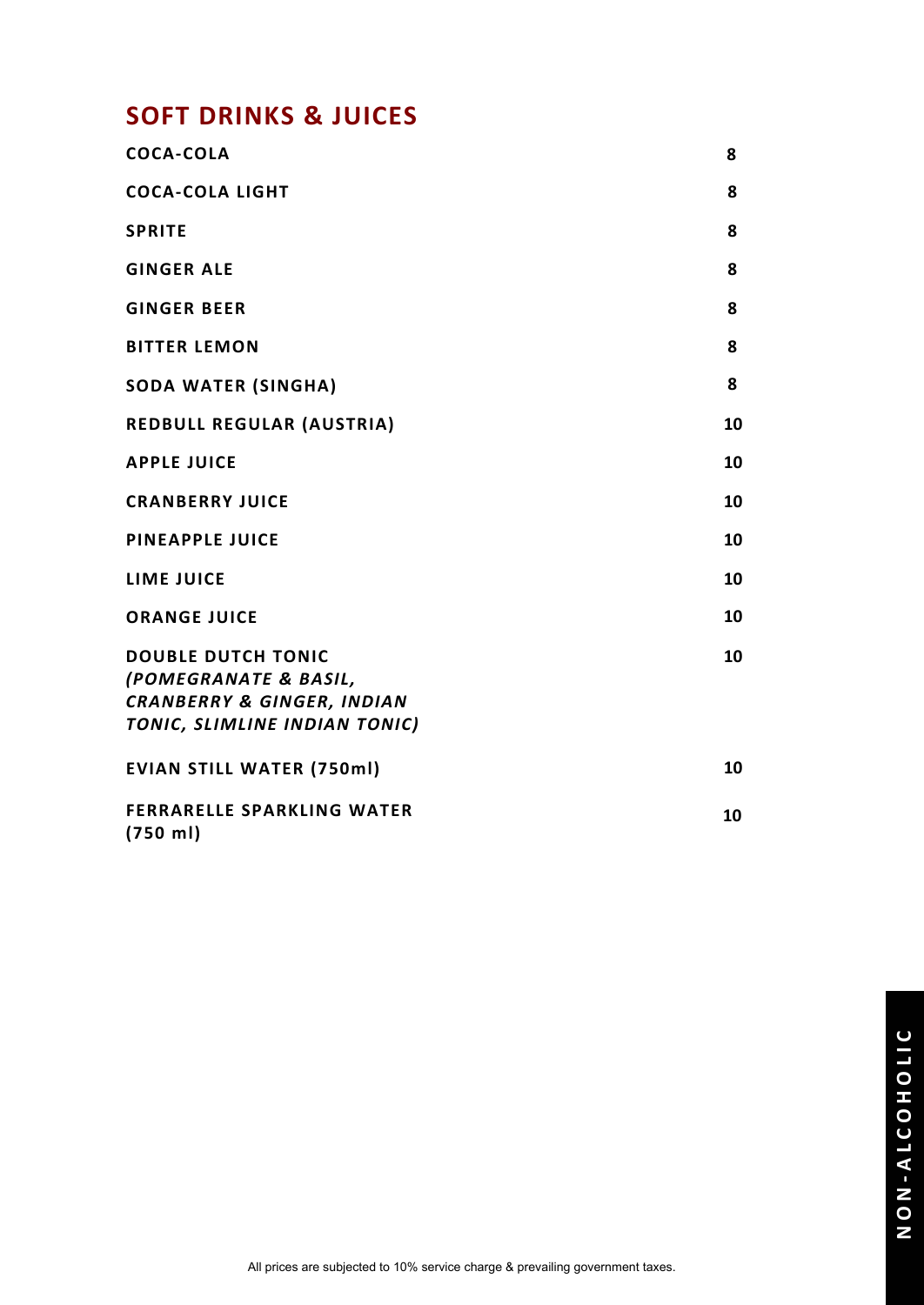## **COFFEE SELECTIONS**

*ADDITIONAL SHOT +1* | *ICE +1* | *ADDITIONAL SOY / ALMOND / OAT MILK +2*

| AMERICANO           | 8  |
|---------------------|----|
| <b>FLAT WHITE</b>   | 8  |
| CAPPUCCINO          | 8  |
| LATTE               | 8  |
| <b>MOCHA</b>        | 8  |
| <b>ESPRESSO</b>     | 6  |
| <b>MACCHIATO</b>    | 6  |
| HOT CHOCOLATE       | 10 |
| <b>MATCHA LATTE</b> | 10 |

| <b>TEA SELECTIONS</b>            | <b>POT</b> |
|----------------------------------|------------|
| CHAMOMILE                        | 10         |
| PEPPERMINT                       | 10         |
| <b>ENGLISH BREAKFAST</b>         | 10         |
| <b>EARL GREY</b>                 | 10         |
| ORIENTAL SENCHA GREEN TEA        | 10         |
| <b>TEA MILK OOLONG TEA</b>       | 10         |
| GYOKURO (JAPANESE TEA)           | 11         |
| <b>GENMAICHA (JAPANESE TEA)</b>  | 11         |
| YERBA MATE TEA (ARGENTINIAN TEA) | 15         |